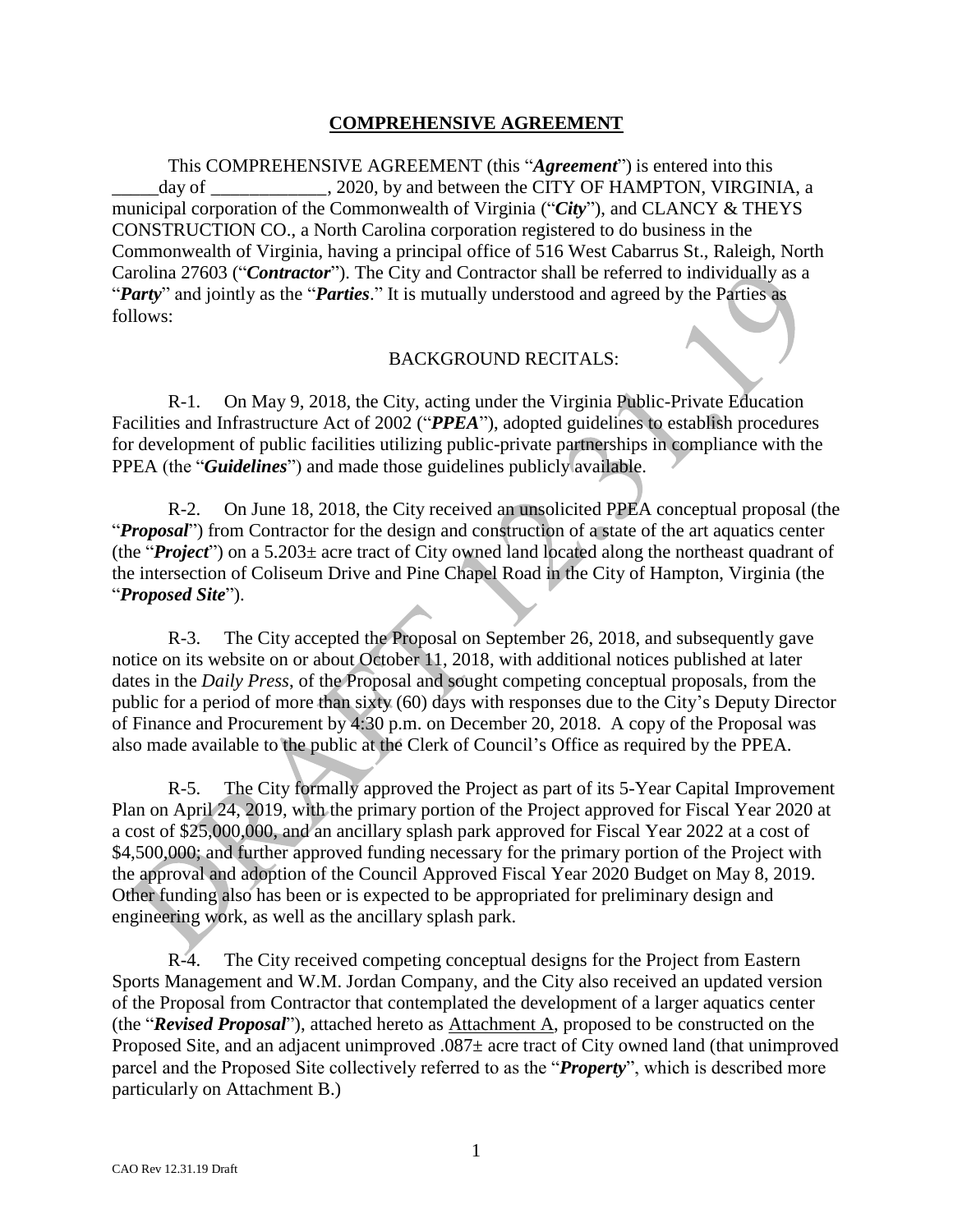R-6. In accordance with the Guidelines, the City considered each proposal received in the context of a study it obtained in 2014 exploring various sports tourism opportunities, a 2015 feasibility study by Counsilman Hunsaker specific to a 50-meter pool, and a subsurface exploration study by GET Solutions, Inc.dated April 19, 2018, attached as Attachment C, and determined that the Revised Proposal best aligns with the City's vision for the Project thereby making it in the City's best interest to proceed through the PPEA process with Contractor based on the Revised Proposal.

R-7. The Parties have negotiated this Agreement consistent with the PPEA, other applicable law, the Guidelines, the Revised Proposal, and discussions between representatives of the City and Contractor. And, as required by the PPEA, the City Council made a determination that there is a public need and benefit to be derived from the Project, the price of the Project is reasonable in relation to similar facilities, and the proposed Agreement will result in the timely development of the Project.

R-8. The City held a public hearing on January 22, 2020, which was advertised in the *Daily Press* on January 9, 2020 and January 16, 2020, to allow the City Council to receive input from the public on the Revised Proposal and this Agreement, and this public hearing was at least 30 days prior to the date of execution of this Agreement.

R-9. This Agreement is the "comprehensive agreement" (as that term is used under the PPEA and the Guidelines) between the City and Contractor with respect to the Project and as required by the PPEA and the Guidelines, the City has posted this Agreement on the City's website for at least 30 days to allow public inspection.

R-10. Having considered this Agreement and other information, the City has determined that the Project to be designed and constructed pursuant to this Agreement serves the public purpose of the PPEA under the criteria of Code of Virginia §56-575.4(C).

### AGREEMENT

NOW, THEREFORE, for and in consideration of the promises and mutual covenants contained herein, and other good and valuable consideration, the receipt and sufficiency of which the Parties acknowledge, Contractor and the City hereby agree and bind themselves as follows:

1. INCORPORATION OF RECITALS. The foregoing recitals and all attachments referenced therein are true and correct and are incorporated herein by reference.

2. **DEFINITIONS.** Capitalized terms that are used in this Agreement, but not defined in this Agreement, shall have the meanings ascribed to such terms in the General Conditions attached to this Agreement as Attachment G hereto (the "*General Conditions*").

### 3. CONTRACT DOCUMENTS

The "*Contract Documents*" are comprised of the following: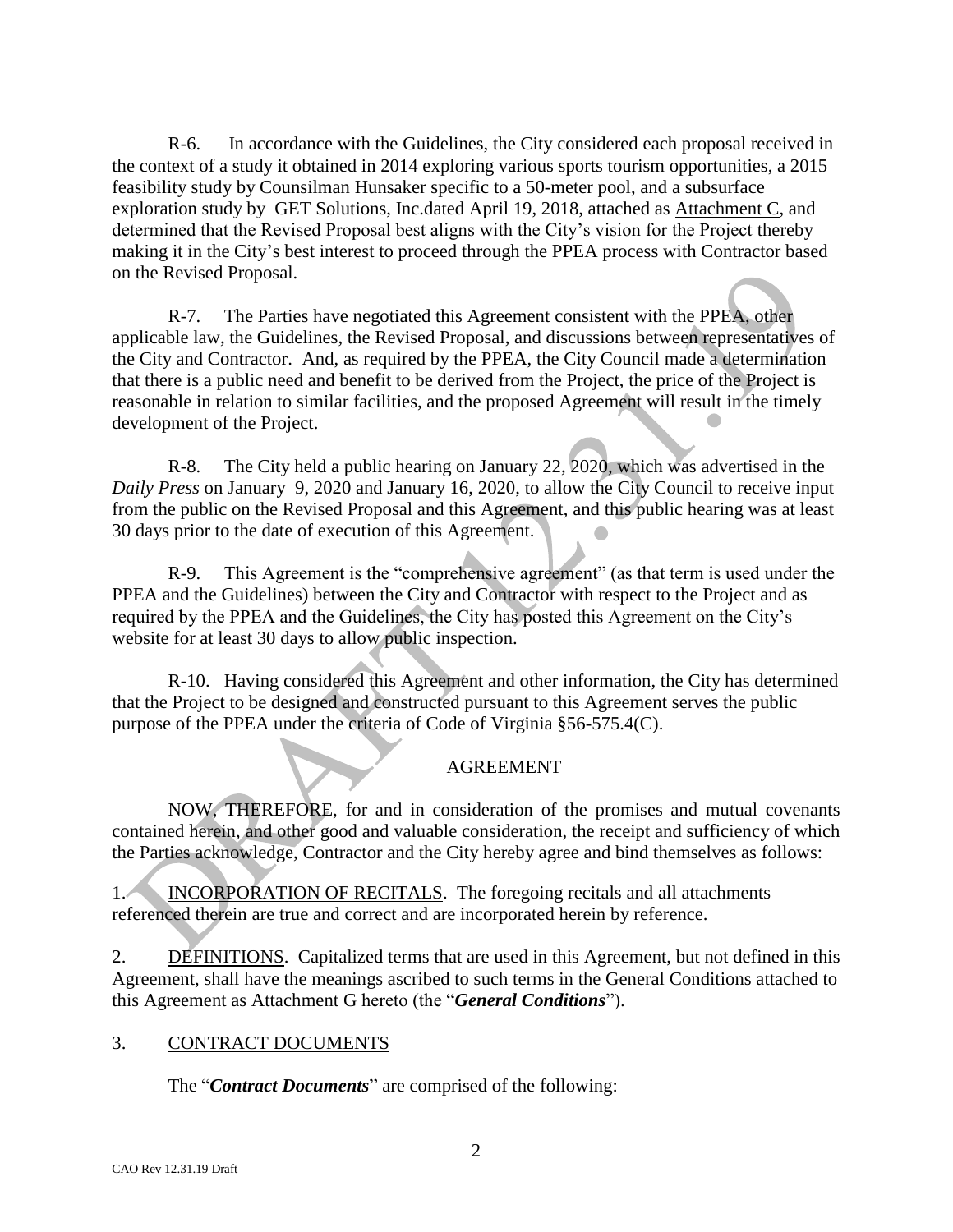a. This Agreement, including all exhibits and attachments hereto (including, without limitation, the Attachments listed below), and all written modifications, amendments, and change orders to this Agreement. The attachments to this Agreement consist of:

- Attachment A Revised Proposal (Volumes 1 and 2 dated December 20, 2018, excluding that certain AIA Contract A141 included at Tab 1 of Volume 2, that Additional Information and Clarifications dated June 21, 2019, and that certain letter dated August 5, 2019)
- Attachment B The Property
- Attachment C GET Solutions Study dated April 19, 2018, and as supplemented January 2020
- Attachment D City of Hampton Aquatics Center Design and Functionality Requirements ("*Design Criteria*")
- Attachment E City of Hampton Coliseum Central Design Guidelines
- Attachment F Scope of Work
- Attachment G General Conditions
- Attachment H Project Schedule
- Attachment I Insurance Requirements
- Attachment J Topographic Survey of the former Best Products Site dated September, 2004, prepared by City of Hampton Engineering Services
- Attachment K City of Hampton Public-Private Education Facilities and Infrastructure Act of 2002 Guidelines as revised May 2, 2018, and adopted May 9, 2018

b. Any and all design and construction documents approved by the Project Manager in accordance with Sections 2 and 3 of the Scope of Work and the other Contract Documents.

Where the terms and provisions of this Agreement vary from the terms and provisions of the other Contract Documents, the order of precedence of the Contract Documents shall be (1) this Agreement, including any Attachments thereto (but specifically excluding the General Conditions at Attachment G) and any modifications and amendments thereto; then (2) the General Conditions at Attachment G, including any modifications, amendments, or change orders thereto; and then (3) the Construction Documents prepared and approved in accordance with Section A3.1 of the Scope of Work and the other Contract Documents. The Revised Proposal at Attachment A is not intended to contradict this Agreement, and in the event of any conflict or inconsistency between this Agreement and that Attachment, this Agreement shall prevail. All of the other Attachments to this Agreement shall be considered complementary documents, and what is in one Attachment shall be considered in all others; and where the terms, conditions, or requirements of this Agreement, any of the Attachments, or the other Contract Documents vary in any respect, the most stringent shall apply.

The Contract Documents set forth the entire agreement between the City and Contractor. The City and Contractor agree that no representative or agent of either party has made any representation or promise with respect to the Parties' agreement that is not contained in the Contract Documents.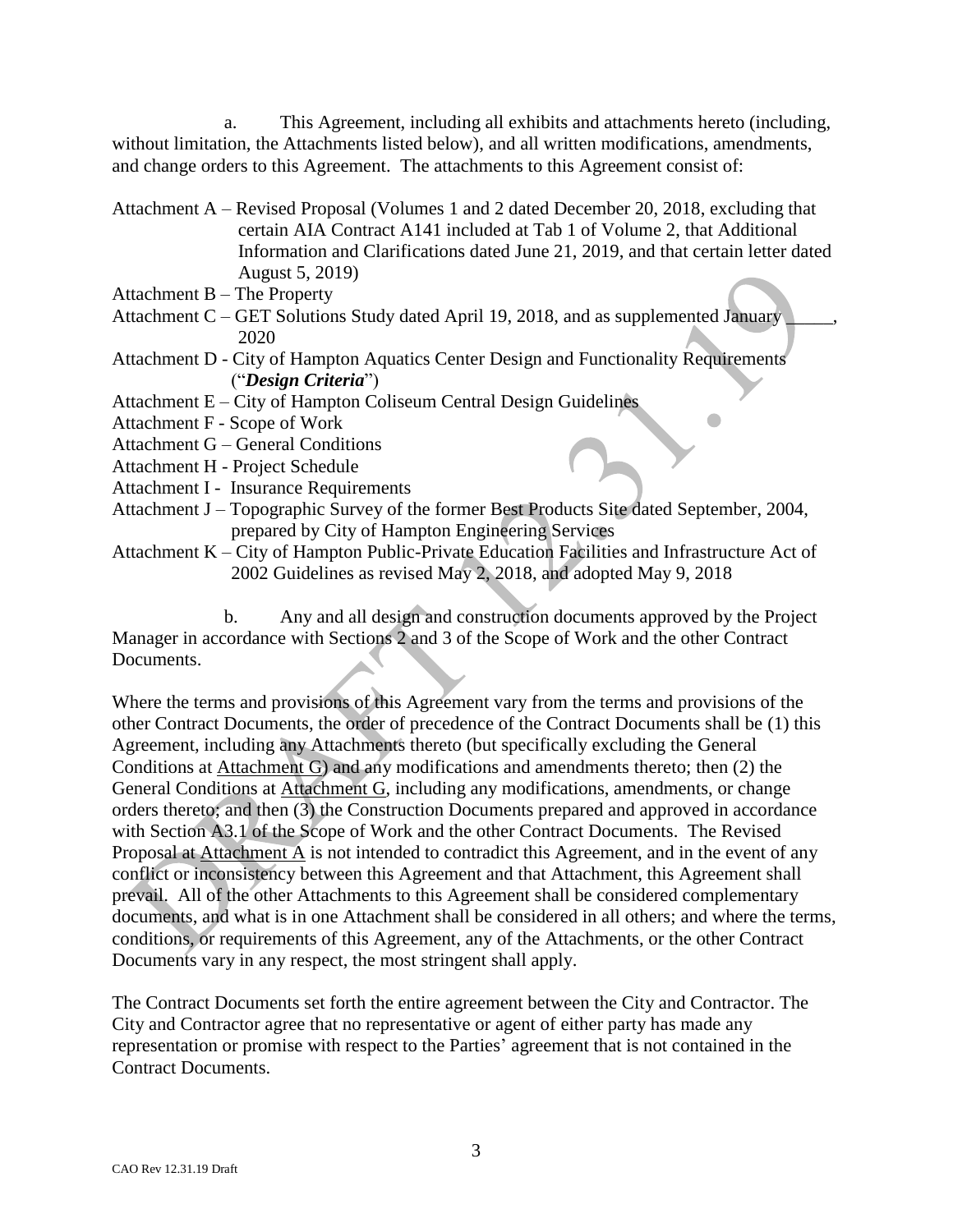#### 4. PROJECT MANAGER

The performance of Contractor is subject to the review and approval of the Project Manager, who has been assigned by the City Manager or her designee. The City shall notify Contractor of the name of the initial person serving as the Project Manager, who may be replaced by the City from time to time in its sole discretion.

#### 5. SCOPE OF WORK

It is the intent of the Parties that, unless otherwise specifically set forth in this Agreement, Contractor shall perform or provide all design, construction, and services that are necessary to provide City with a "turn-key" Project that fully complies with or exceeds the Design Criteria forth in Attachment D and other requirements as set forth in the Contract Documents. In doing so, Contractor shall perform, provide, or cause to be provided all design and construction services, and provide or cause to be provided all material, equipment, services, and labor necessary to complete the Work described in and reasonably inferable from the Scope of Work at Attachment F and other Contract Documents.

The Project shall proceed in two phases: the Design Confirmation Phase and the Implementation Phase, which phases are more specifically described in the Scope of Work.

During the Design Confirmation Phase, Contractor will meet with City representatives and other stakeholders designated by the City to discuss the Revised Proposal and incorporate any revisions to the Revised Proposal that may be requested by the City. At the conclusion of the Design Confirmation Phase, the City and Contractor will have agreed on a basis of design, which will form the basis for the iterative design process that will follow during the Implementation Phase.

The Implementation Phase will have two stages: the Design Implementation Stage and the Construction Implementation Stage. During the Design Implementation Stage, Contractor will: (i) advance the design and budget for the Project in iterative steps, each involving the review and input of the Project Manager, such that at the end of this stage Contractor will have produced, and the Project Manager will have approved, the *IFC Set*; and (ii) submit for and receive all necessary permits and approvals from Code Officials for the construction of the Project. During the Construction Implementation Stage, Contractor shall construct the Project in accordance with the IFC Set, the approvals provided by the Code Officials, the Contract Documents, and all applicable codes and ordinances.

The Work shall be performed according to the standards established by the Contract Documents, all of which are incorporated by reference and are to be read together as a single specification. It shall be Contractor's responsibility, at solely Contractor's cost, to provide sufficient services to fulfill the purposes of the Work. Nothing in the Contract Documents shall be construed to limit Contractor's responsibility to manage the details and execution of its Work.

#### 6. REPRESENTATIONS AND WARRANTIES OF CONTRACTOR Contractor hereby represents and warrants to the City that: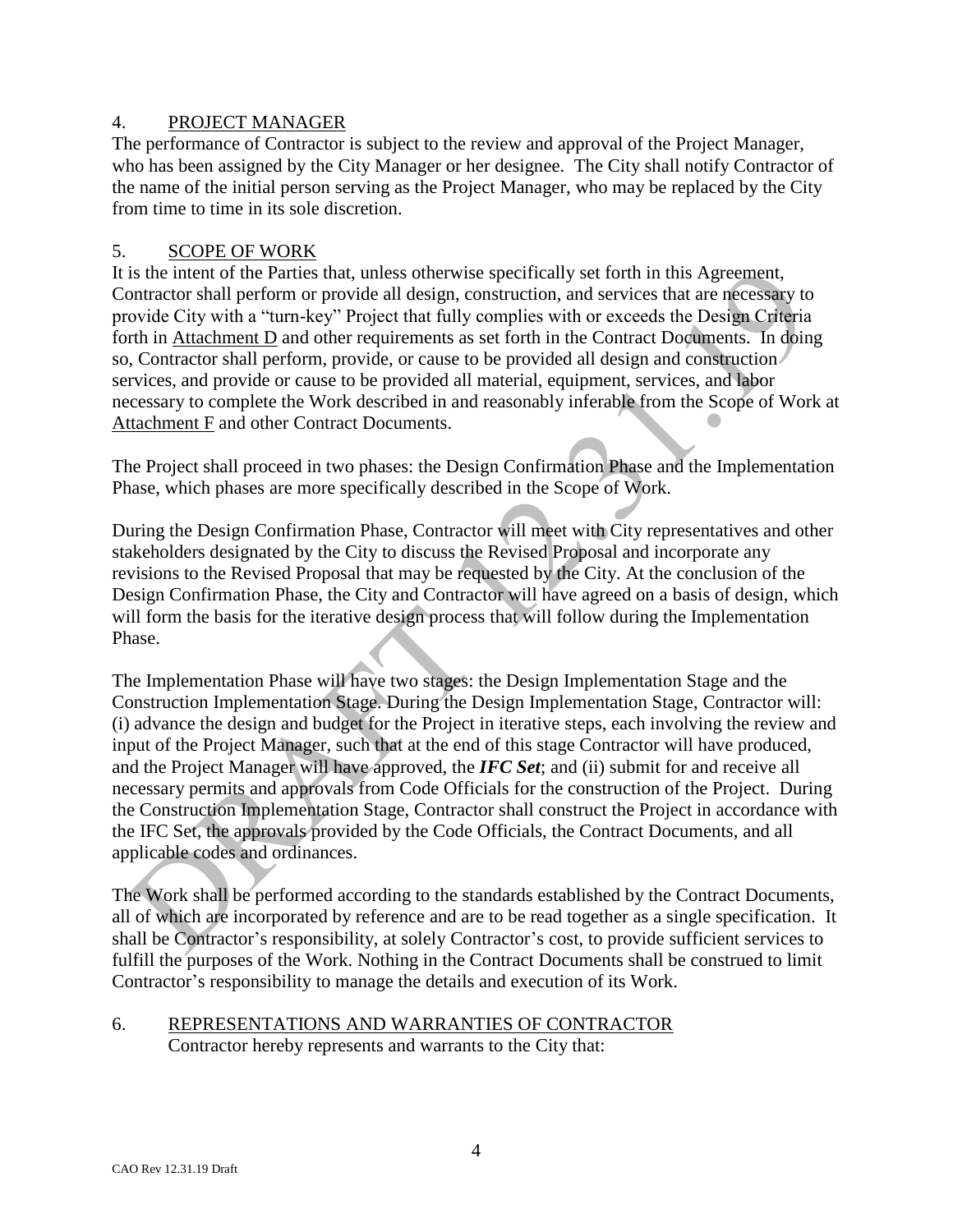- A. Contractor is fully qualified to act as a design-builder for the Project (in such capacity, the "*Design-Builder*") and perform the Work for the Project and has, and shall maintain, any and all licenses, permits, or other authorizations necessary to act as the Design-Builder for construction of the Work (including, without limitation, the necessary state construction and design licenses and obligations required by Code of Virginia §56-575.8 of the Code of Virginia, as it may be amended from time to time, and that the execution of this Agreement by Contractor has been duly and properly authorized.
- B. Contractor has thoroughly examined the terms of the Contract Documents and has found them in all respects to be complete, accurate, and sufficient for design and construction of the Project for an amount that does not exceed the Guaranteed Maximum Price. Contractor will not be compensated for the performance of any additional or change order Work or for any delays arising from any errors, omissions or conflicts or other issues in the Contract Documents that Contractor should reasonably have discovered as a result of such review.
- C. Contractor has been provided with an opportunity to visit the Property and is familiar with local conditions under which the Work is to be performed. By entering into this Agreement, Contractor assumes the following risks: (1) the nature of the land and subsoil; (2) the form and nature of the site and surrounding areas; (3) details and levels of existing pipe lines, conduits, sewers, drains, cables or other existing services; (4) the quantities, nature and availability of the materials, tools, equipment and labor necessary for the completion of the Work; (5) the means of access to the site and any accommodation that may be required; (6) uncertainties of weather and physical conditions at the site; and (7) in general, has itself obtained all necessary information as to risk contingencies, climatic, hydrological and natural conditions and other circumstances that may influence or affect its performance of the Work.
- D. Contractor is a duly organized and validly existing legal entity under the laws of the North Carolina, and is duly registered and authorized to transact business in the Commonwealth of Virginia and has the power and authority to own its properties and other assets and to transact the business in which it is now engaged or proposed to engage. Contractor is also duly licensed as a "Class A" Contractor with the Virginia Department of Professional and Occupational Regulation.

E. Contractor has the power and authority to execute, deliver and carry out the terms and provisions of this Agreement and all other instruments to be executed and delivered by the Contractor in connection with its obligations hereunder. The execution, delivery and performance by the Contractor of this Agreement have been duly authorized by all requisite action by the Contractor, and this Agreement is a valid and binding obligation of the Contractor enforceable in accordance with its respective terms, except as may be affected by applicable bankruptcy or insolvency laws affecting creditors' rights generally.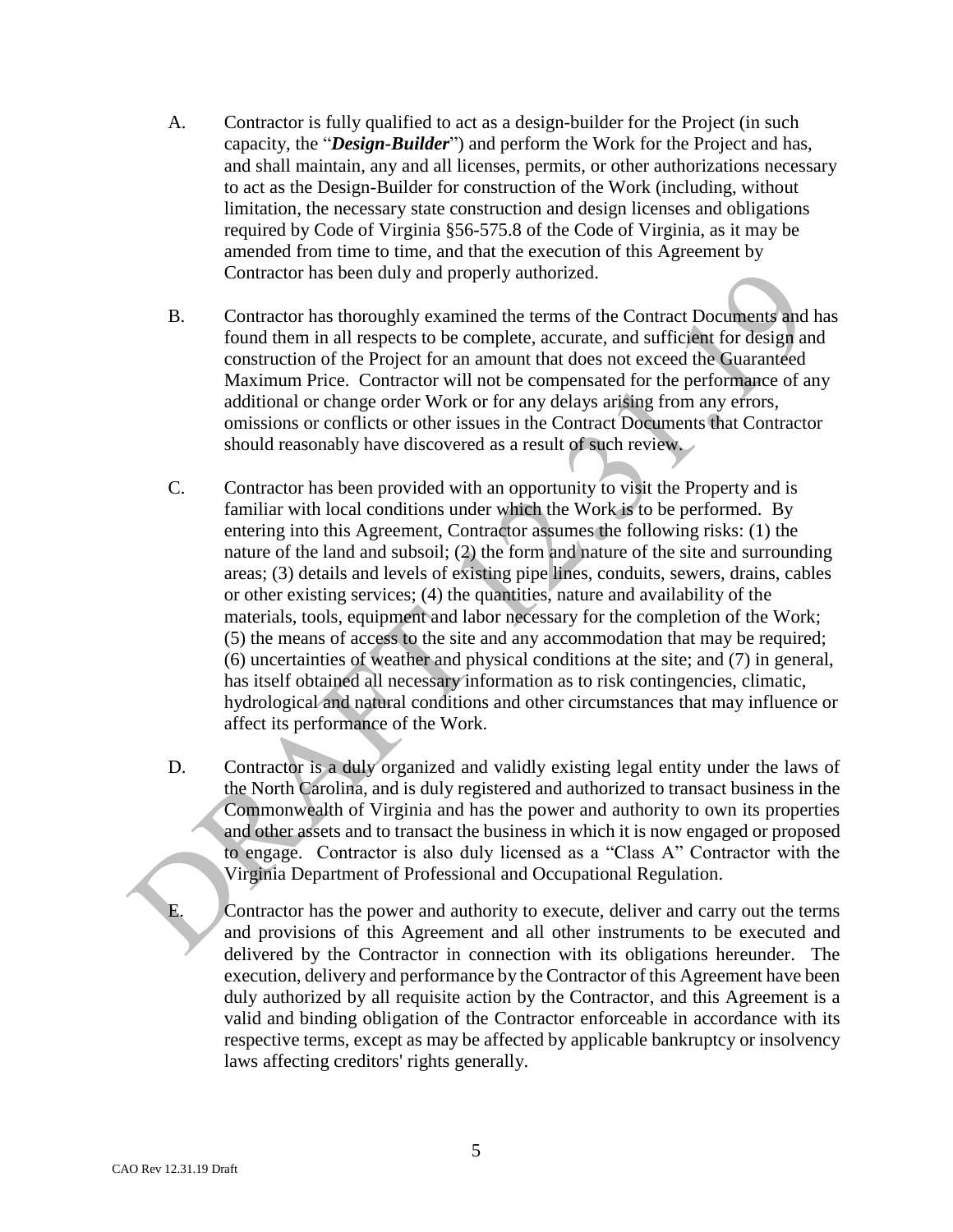- F. Contractor is not in default in the performance, observance, or fulfillment of any of the obligations, covenants or conditions contained in any evidence of indebtedness of Contractor or contained in any instrument under or pursuant to which any such evidence of indebtedness has been issued or made and delivered. Neither the execution and delivery of this Agreement, nor the consummation of the transactions herein contemplated, will conflict with or result in a breach of any of the terms, conditions or provisions of the Contractor's Articles of Incorporation or of any agreement or instrument to which the Contractor is now a party or otherwise bound or to which any of its properties or other assets is subject, or of any order or decree of any court or governmental instrumentality, or of any arbitration award, franchise or permit, or constitute a default thereunder, or, except as contemplated hereby, result in the creation or imposition of any lien or other encumbrance upon any of the properties or other assets of the Contractor.
- G. There are no actions, suits, investigations or proceedings (whether or not purportedly on behalf of the Contractor) pending or, to the knowledge of Contractor, threatened against or affecting the Contractor or the Project or any other of the assets or properties of Contractor at law or in equity or before or by a governmental department, commission, board, bureau, agency, or instrumentality, domestic or foreign, or before an arbitrator of any kind, which involve the possibility of liability in excess of \$100,000.00 or of any material adverse effect on the business operations, prospects, properties or other assets or in the condition, financial or otherwise, of Contractor, or of the Project, and the Contractor is not in default with respect to any judgment, order, writ, injunction, decree, award, rule or regulation of any court, arbitrator or governmental department, commission, board, bureau, agency or instrumentality, domestic or foreign.
- H. To its best knowledge, Contractor is not a party to or otherwise bound by any agreement or instrument or subject to any other restriction or any judgment, order, writ, injunction, decree, award, rule or regulation which materially and adversely affect the business, operations, prospects, properties or other assets, or the condition, financial or otherwise, of Contractor or of the Project. Contractor has received no notice of, and to its best knowledge, is not in default (1) under any obligation for borrowed money, or (2) in the performance, observance or fulfillment or any of the obligations, covenants or conditions contained in any other agreement or instrument to which it is a party, by which it is otherwise bound or to which any of its property or the Project is subject.

To Contractor's best knowledge, neither this Agreement nor any document, certificate or financial statement furnished to the City by or on behalf of the Contractor in connection herewith, contains any untrue statement of a material fact or omits to state any material fact necessary in order to make the statements contained herein and therein not misleading. There is no fact known to Contractor which materially adversely affects or in the future may (so far as it is now known to Contractor) have a material adverse effect upon the business, operations, prospects, property, other assets or financial condition of Contractor or of the Project which has not been set forth in this Agreement or in other documents,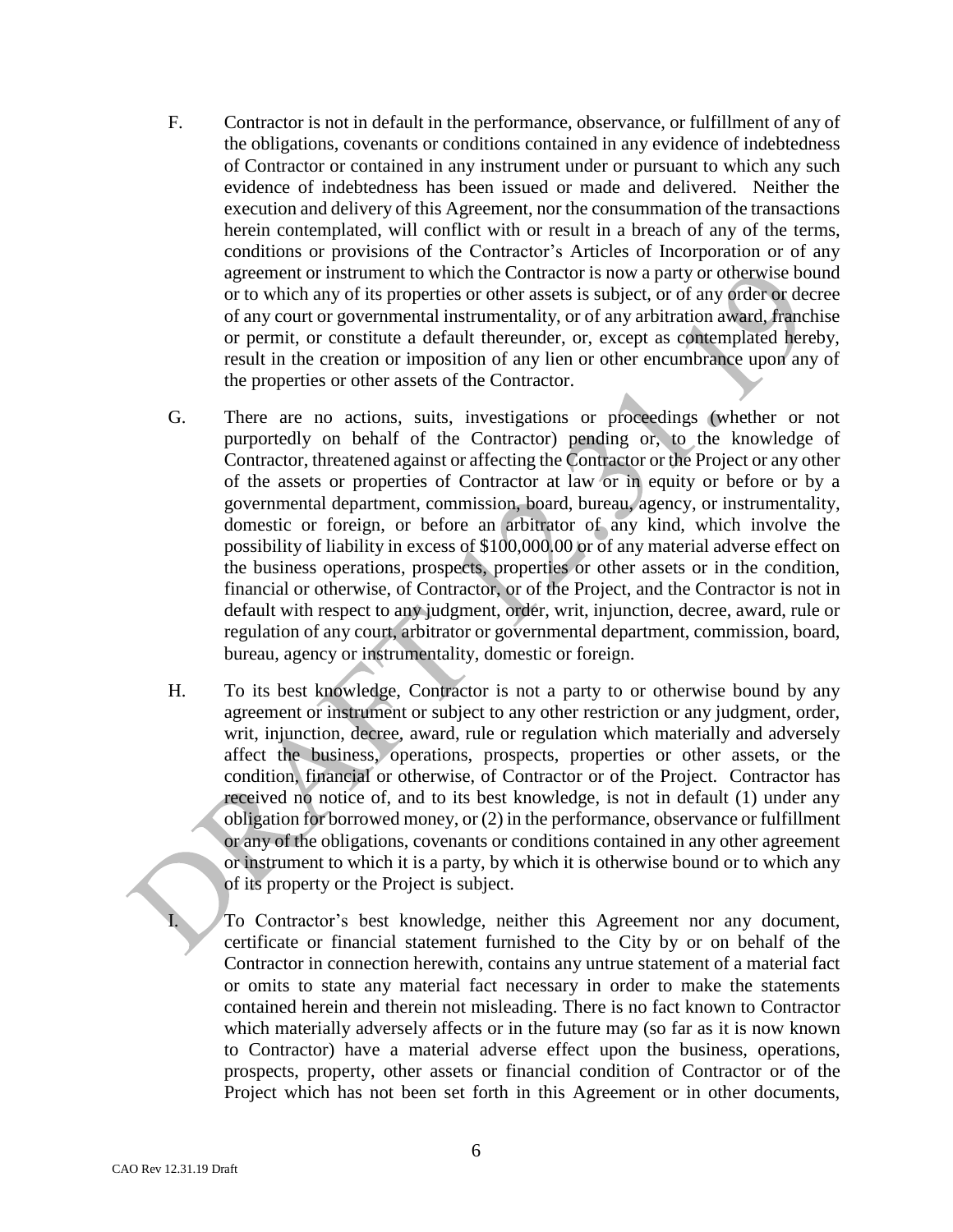certificates and financial statements furnished to the City or on behalf of Contractor in connection with the transactions contemplated hereby.

#### 7. REPRESENTATIONS OF CITY TO CONTRACTOR:

- A. The City is a municipal corporation of the Commonwealth of Virginia, possessing the full legal right, power, and authority to enter into and perform its obligations under this Agreement.
- B. The City has the power and authority to execute, deliver, and carry out the terms and provisions of this Agreement and all other instruments to be executed and delivered by the City in connection with its obligations hereunder.
- C. The execution, delivery, and performance by the City of this Agreement has been duly authorized by all requisite action by City Council, as applicable and this Agreement is a valid and binding obligation of the City enforceable in accordance with its respective terms, except as may be affected by applicable bankruptcy or insolvency laws affecting creditors' rights generally.

### 8. CODE, REGULATORY, and OTHER COMPLIANCE

Contractor is responsible for completing the Project in accordance with all applicable federal, state, and/or local regulatory requirements. In addition, the Project shall be developed in accordance with City's Coliseum Central Design Guidelines attached as Attachment E, and as further outlined in the Design Criteria. Notwithstanding anything to the contrary in this Agreement, the City's participation in this Agreement as a Party does not constitute governmental approval by the City or any other regulatory authority, which approvals must be separately obtained by Contractor from the appropriate governmental agencies as needed to perform its obligations under this Agreement.

### 9. STANDARD OF CARE

The City is entering into this Agreement in reliance on Contractor's experience and abilities with respect to performing the services hereunder. In performing the Work hereunder, Contractor will ensure that it and all its agents and employees exercise the degree of skill and care that is normally accepted by members of the same profession currently practicing under similar conditions in the same locality ("*Customary Standard of Care*"). Contractor will re-perform, without additional compensation, any services or Work not meeting this Customary Standard of Care.

Contractor will be responsible for the professional quality, completeness, technical accuracy and coordination of all designs, drawings, specifications, costs estimates and other services or materials provided, regardless of whether such drawings and documents are prepared by Contractor or Contractor's subcontractors or sub-consultants. The plans, drawings, specifications and other documents that Contractor prepares or has prepared must be free from material errors, and upon the construction thereof will produce a facility that will be structurally sound, complete, and a properly functioning facility that is suitable for the purposes for which it is intended.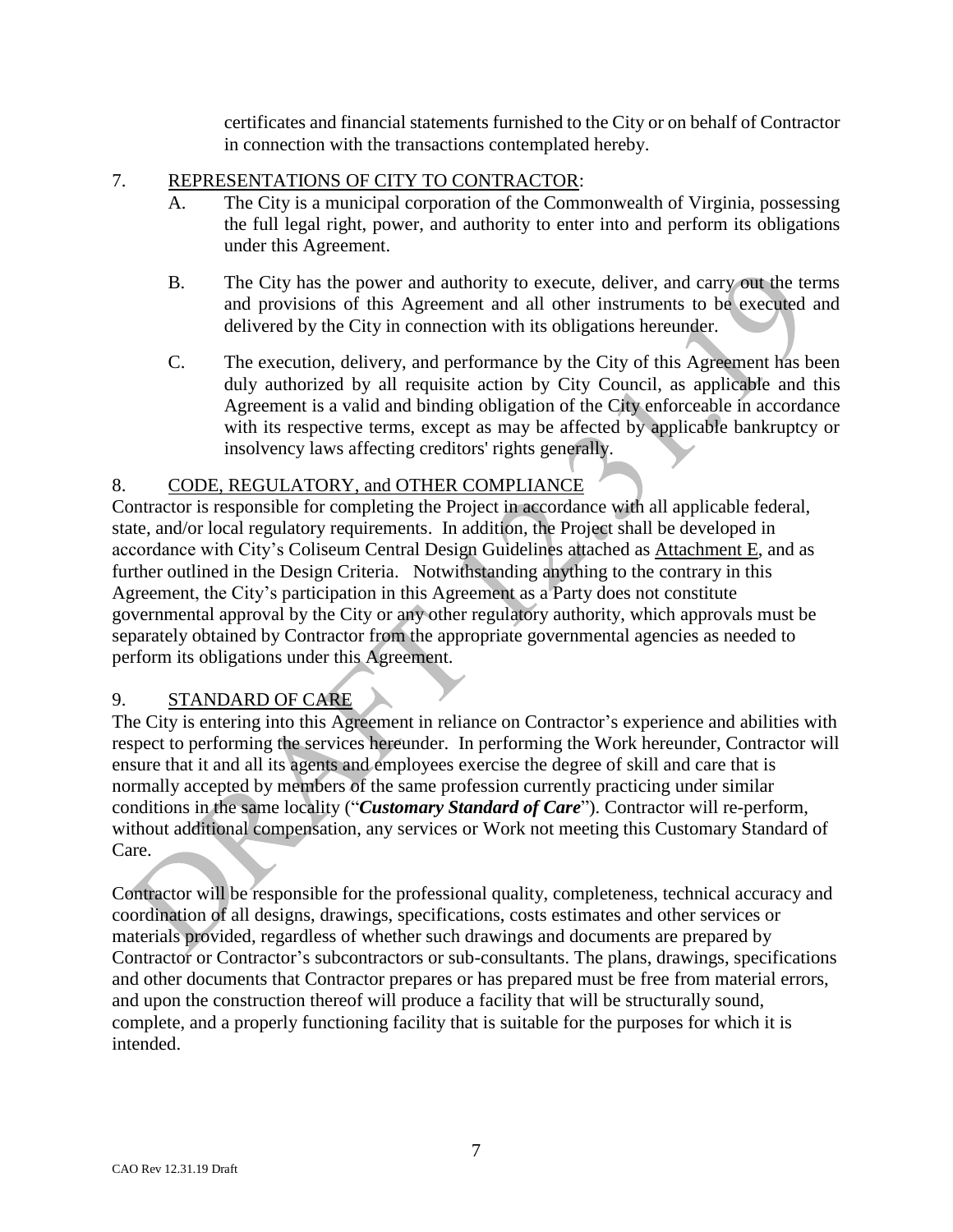The City's review, approval or acceptance of or payment for any services required under this Agreement does not release Contractor from any liability or operate as a waiver by the City of any rights or of any cause of action arising out of this Agreement.

Contractor shall be strictly liable for the performance of the Work in full compliance with this Agreement and the other Contract Documents.

## 10. TIME FOR COMPLETION

The City and Contractor shall use their best efforts to maintain the Project Schedule, which can be modified by mutual written agreement of the Parties as circumstances warrant and consistent with this Agreement, keeping in mind the importance of achieving Substantial Completion of the Work in accordance with the Milestone Dates and the Time for Completion set forth in the Project Schedule, the Construction Schedule, and this Agreement.

All Work required during the Construction Implementation Stage shall achieve Substantial Completion no later than calendar days after the Construction NTP is issued by the City, subject to any modifications made as provided for in the Contract Documents. Such period shall be the Time for Completion for achieving Substantial Completion. No Work shall be deemed substantially complete until it meets the requirements of Substantial Completion set forth in the General Conditions. Final Completion of the Work shall be achieved by Contractor no later than 45 calendar days after the date of acceptance of Substantial Completion by the Project Manager (the "*Final Completion Deadline*"). The Work will not achieve Final Completion until it meets the requirements for Final Completion set forth in the Contract Documents.

Unless otherwise expressly provided in this Agreement, no claims for early completion of the Work are allowed.

11. CONTRACT PRICE. The amount to be paid to Contractor for performance of all Work under this Agreement is the Contract Cost Limit ("*CCL*"). The CCL is twenty-nine million, five hundred thousand and  $00/100$  dollars (\$29,500,000.00). The CCL has been agreed to by the Parties and is a cap on Contractor's compensation, which is the sum of the costs set forth in subsection a below. As the design is refined, a Guaranteed Maximum Price (or "*GMP*") shall be established that will be less than or equal to the CCL, and shall be the maximum amount payable to the Contractor, subject to increase and decrease by agreed to Change Orders, Construction Change Directive, or other modifications, and amendments as otherwise provided in the Contract Documents. Additionally:

a. The Contractor shall develop the Project design in accordance with Sections 2 and 3.1 of the Scope of Work in order to arrive at the GMP. The Contractor shall submit to the City estimates of the GMP at the completion of the following design phases: 35% Design Document submission, 65% Design Document (Construction Document 1) submission, and 90% Design Document (Construction Document 2) submission. The GMP estimate at the 65% Design Document and the 90% Design Document submissions must be supported by detailed subcontractor quotes for all major trades, and detailed labor and materials for self-performed work, general conditions, and for work to be subcontracted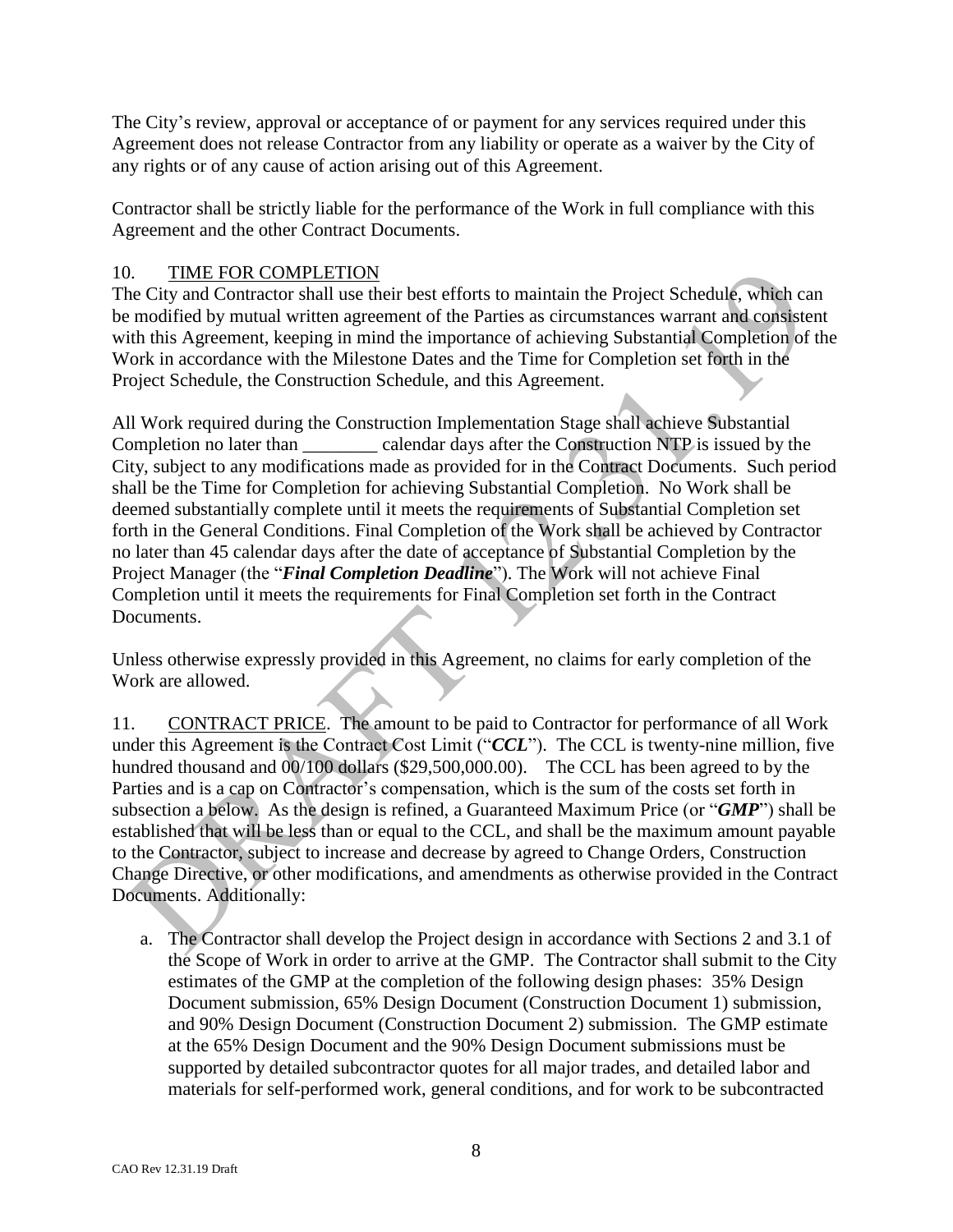or purchased at a later date, and should also be the basis for the final Control Budget submitted in accordance with Section 3.1.16 of the Scope of Work. In addition:

- i. The GMP shall be established at the time of the Project Manager's approval of the 65% Design Documents. For that purpose, the City shall also at that time identify for Contractor so that that information may also be considered when the GMP is established (1) any Project components that will be acquired and/or installed directly by the City; and (2) any separate contracts the City intends to enter into in accordance with Section 3.13 of the General Conditions. Once established, the GMP shall be the maximum sum that the City shall pay Contractor in total for the Work on the Project, except as otherwise provided in the Contract Documents.
- ii. In consideration of the tasks and compensation structure outlined in the Scope of Work, the Contractor and City shall further agree on the amount of the established GMP allocable to and payable based on each of the following categories: (1) Design and Administration Fees; (2) Construction Fees; (3) Contractor Fee; and (4) Contingency Fees.
- iii. If at any time during construction it becomes apparent to Contractor that the anticipated final cost of the Work will exceed the GMP, the Contractor shall promptly notify the Project Manager and of any proposed action to reduce costs (and without a reduction in quality) or shall advise the Project Manager of the intent to submit a claim for extra cost in accordance with Section 7.4 of the General Conditions.
- b. Contractor covenants and agrees that, except for such increases to the GMP as expressly authorized in the Contract Documents, it will deliver a fully complete Project that is a logical development of the Basis of Design and constructed in strict accordance with the IFC Set for an amount that does not exceed, in the aggregate, the GMP.
- c. Within sixty (60) days of Final Completion, Contractor shall provide to the Project Manager a detailed and complete accounting of the cost of Work for the Project. Should the actual final cost of the Work be less than the GMP, as it may have been adjusted pursuant to the terms of the Contract Documents, the savings shall accrue seventy-five percent (75%) to the City and twenty- five percent (25%) to Contractor. Should the actual final Cost of the Work exceed the GMP, as adjusted pursuant to the terms of the Contract Documents, then the excess amount shall be borne solely by Contractor.

# 12. PROGRESS PAYMENTS AND RETAINAGE

The City will make progress or partial payments to Contractor in accordance with Section 13, the General Conditions, and the other Contract Documents. Five percent (5%) of each progress payment made will be retained by the City. The amount of the Design and Administrative Fees retained in accordance with this Section 12 shall be payable to Contractor upon completion of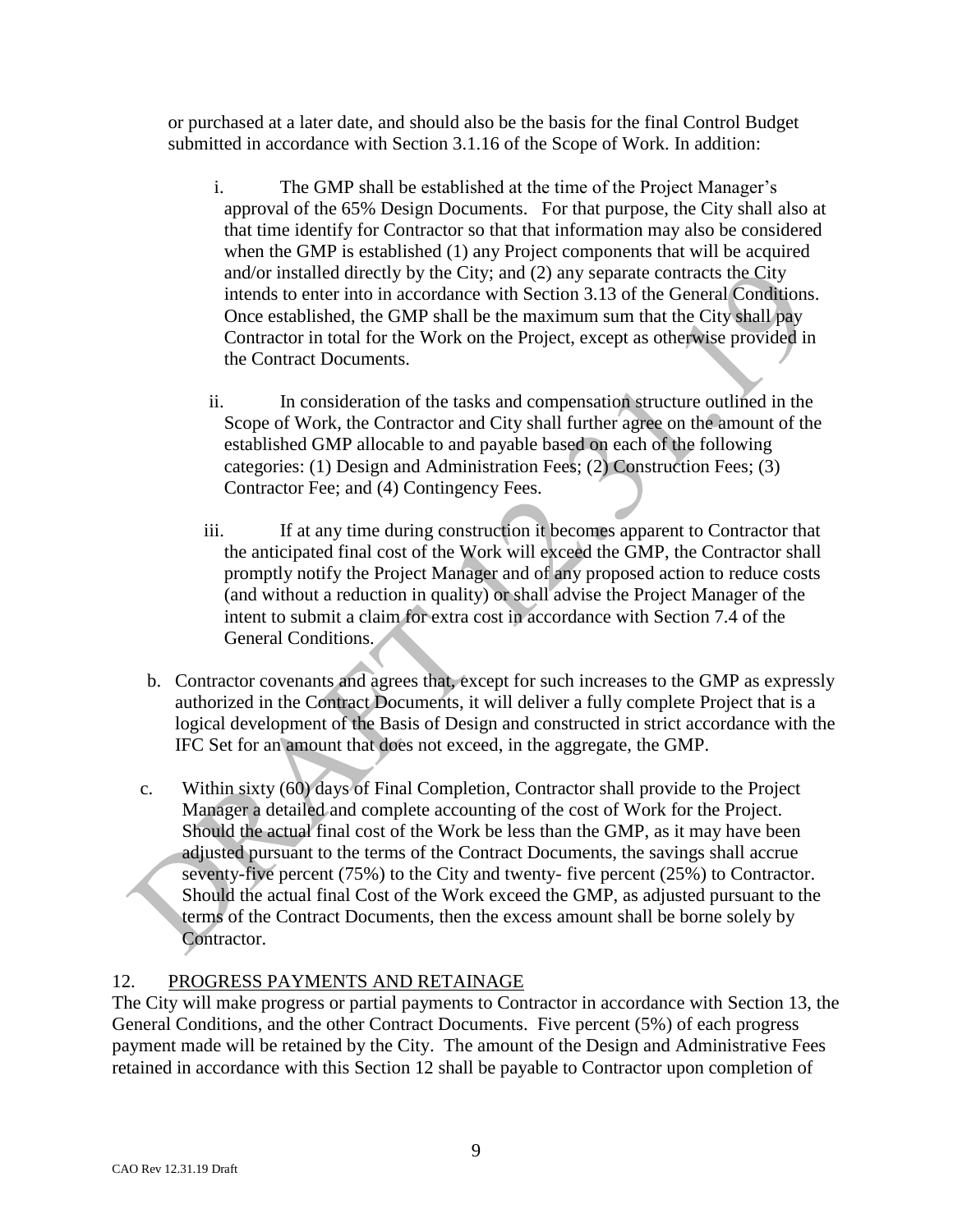the Design Implementation Stage. All other amounts retained pursuant to this Section 12 shall not be payable to Contractor until Final Acceptance.

## 13. PAYMENT TERMS and CITY PURCHASE ORDER REQUIREMENT

In order to receive payment, Contractor must submit applications for payment to the Project Manager in accordance with the terms of Article 7 of the General Conditions for approval by the Project Manager. In addition, City purchases are authorized only if the City issues a Purchase Order in advance of the transaction, indicating that the ordering City department has sufficient funds available to pay for the purchase. If Contractor provides goods or services without a signed City Purchase Order, it does so at its own risk and expense. The City will not be liable for payment for any purchases made by Contractor that are not authorized by the Project Manager.

# 14. PAYMENT OF SUBCONTRACTORS

Consistent with Code of Virginia §2.2-4354, as it may be amended from time to time, Contractor is obligated to take one of the two following actions within seven  $(7)$  days after receipt of payment by the City for Work performed by any subcontractor under this Agreement:

- a. Pay the subcontractor for the proportionate share of the total payment received from the City attributable to the Work performed by the subcontractor under this Agreement; or
- b. Notify the City and the subcontractor, in writing, of Contractor's intention to withhold all or a part of the subcontractor's payment together with the reason for non-payment.

Contractor is obligated to pay interest to the subcontractor on all amounts owed by Contractor to the subcontractor that remain unpaid after seven (7) days following receipt by Contractor of payment from the City for Work performed by the subcontractor under this Agreement, except for amounts withheld as allowed in subsection 12(b), above. Unless otherwise provided under the terms of this Agreement, interest will accrue at the rate of 1% per month. Contractor's obligation to pay an interest charge to a subcontractor pursuant to this section may not be construed to be an obligation of the City. A modification of this Agreement shall not be permitted for the purpose of providing reimbursement for any such interest charges. A cost reimbursement claim may not include any amount for reimbursement for any such interest charges.

Contractor must include in each of its subcontracts a provision requiring each subcontractor to include or otherwise be subject to the same payment and interest requirements with respect to each lower-tier subcontractor.

# 15. RELEASE AND REQUEST FOR FINAL PAYMENT

In order to receive Final Payment, and before Final Acceptance shall be deemed to have occurred, Contractor must submit to the Project Manager a signed original notarized copy of the Release and Request for Final Payment form set forth in Section 7.8 of the General Conditions.

# 16. AUDIT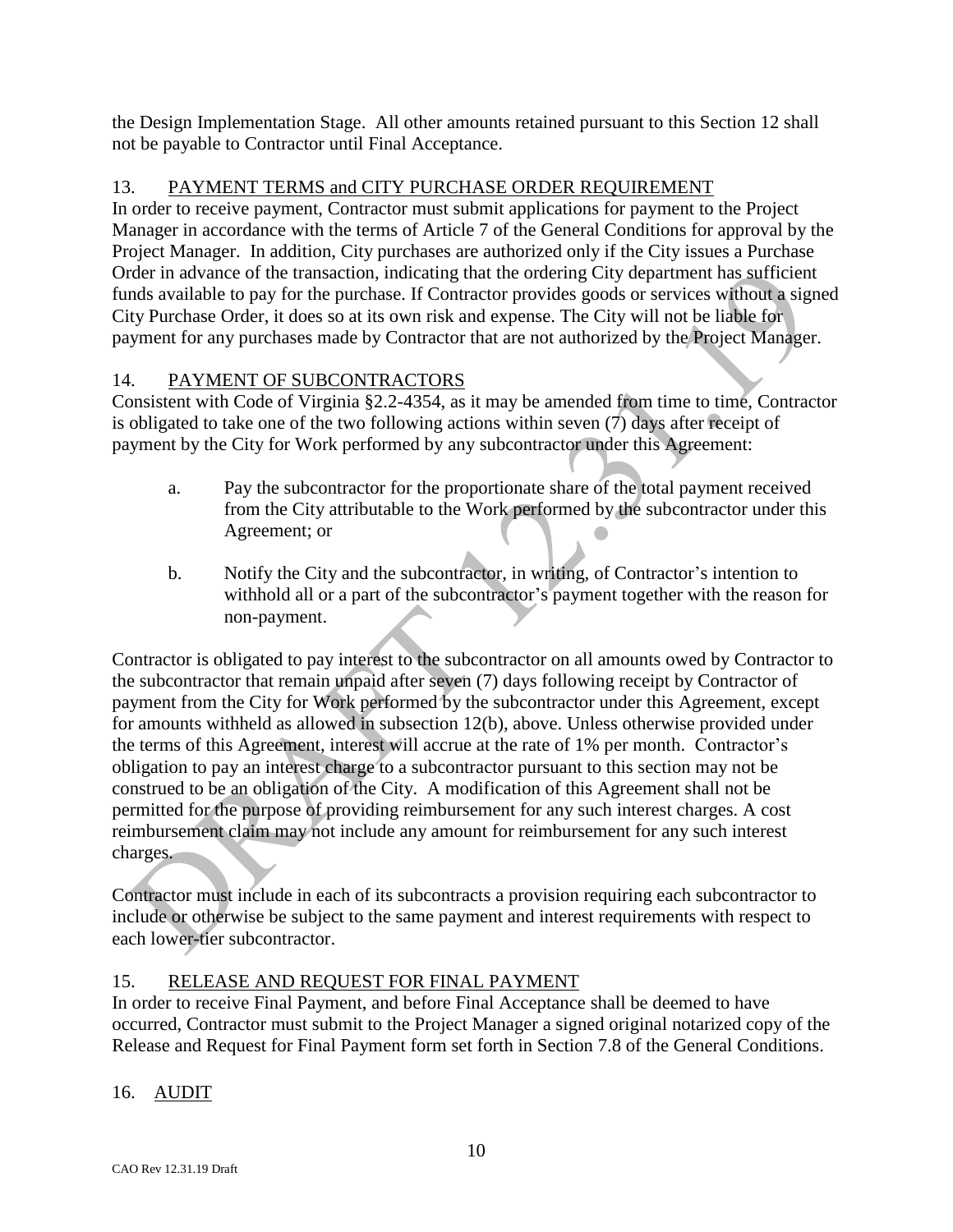The City shall have the right to audit all books and records (in whatever form they may be kept, whether written, electronic or other) relating or pertaining to the Contract Documents (including any and all documents and other materials, in whatever form they may be kept, which support or underlie those books and records), kept by or under the control of Contractor, including, but not limited to those kept by Contractor, its employees, agents, assigns, successors, and subcontractors. Contractor shall maintain such books and records, together with such supporting or underlying documents and materials, for the duration of the Agreement and for at least three (3) years following the completion of the Agreement. The books and records, together with the supporting or underlying documents and materials shall be made available, upon request, to the City's employees, agents, representatives, Contractor's or other designees, during normal business hours at Contractor's office or place of business in Hampton Virginia. In the event that no such location is available, then the books and records, together with the supporting or underlying documents and records, shall be made available for audit at a time and location chosen by the City.

#### 17. LIQUIDATED DAMAGES

Time is of the essence under this Agreement. Contractor acknowledges that the City is engaging Contractor to serve as a design-builder so as to minimize the potential for cost overruns, schedule delays, or the need for extensive value engineering/re-design late in the Project. The Project must achieve Substantial Completion within the Time for Completion for Substantial Completion. The City and Contractor agree that damages for failure to achieve Substantial Completion of the Work by the expiration of the Time for Completion for Substantial Completion are not susceptible to exact determination, but that Contractor will pay the City as liquidated damages \$ \_\_\_\_\_\_ per day for each and every day after the expiration of the Time for Completion for Substantial Completion that it takes for the City to determine that Substantial Completion of the Work has been achieved. The City and Contractor also agree that damages for failure to achieve Final Completion of the Work by the Final Completion Deadline is not susceptible to exact determination but that Contractor will pay to the City as liquidated damages \$\_\_\_\_\_\_\_\_\_\_ per day for each and every day beyond the Final Completion Deadline that it takes for the City to determine that Final Completion of the Work has been achieved.

The City will be entitled to deduct liquidated damages against any sums owed by the City to Contractor under this Agreement, or if the City does not owe Contractor any sums, Contractor must promptly pay such liquidated damages within fifteen (15) days of a demand by the City. Contractor hereby waives any defense as to the validity of any liquidated damages on grounds that such liquidated damages are void as penalties or are not reasonably related to actual damages.

#### 18. PLAN OF FINANCE

The City will arrange to finance the costs of the Project in a manner that results in the availability of funds in the amounts and at the times required to meet the projected needs for the Project, subject to annual appropriation. The City will provide reasonable evidence of funding for the Project to Contractor upon its request.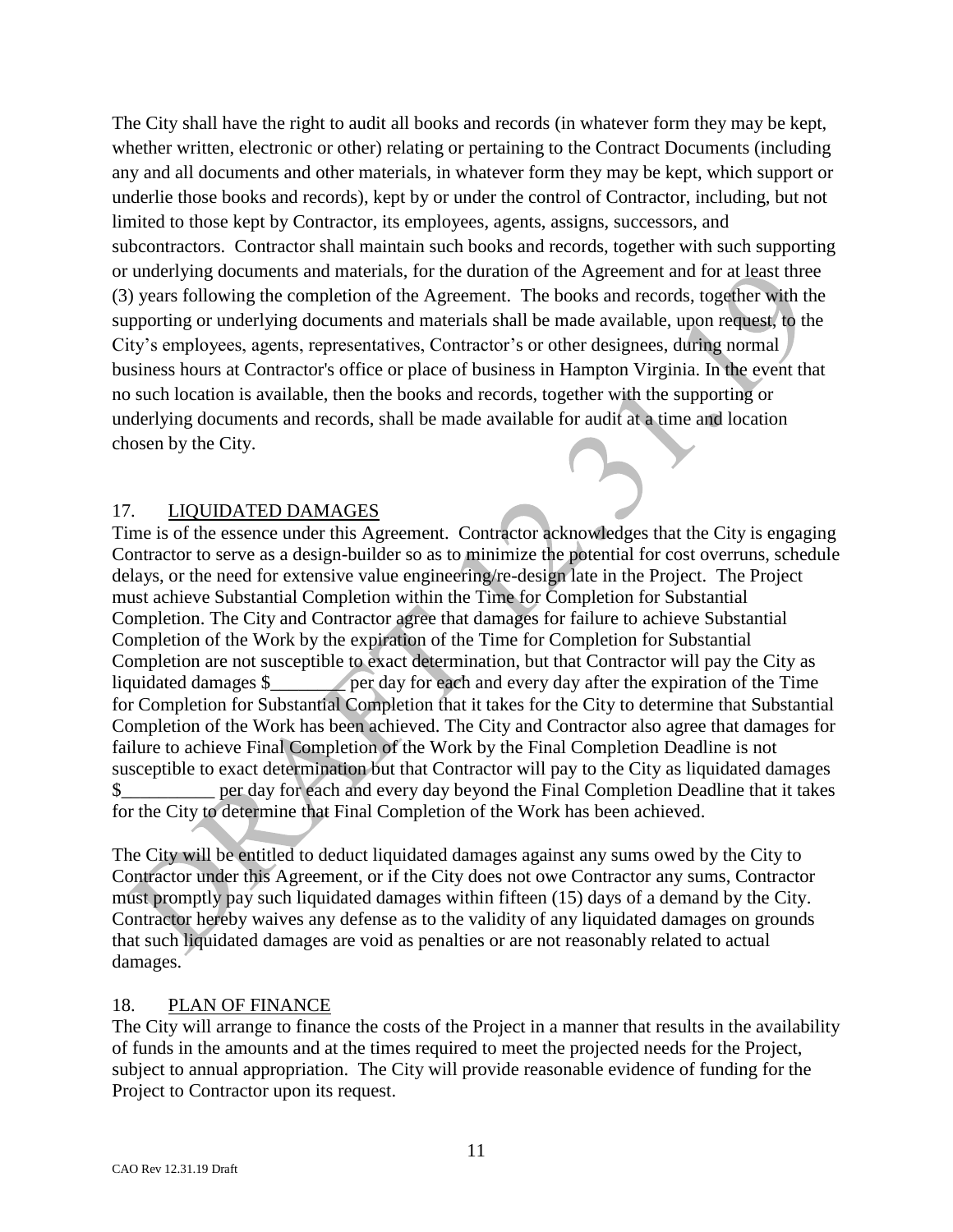### 19. LIENS

- A. It is expressly agreed that after any payment, including partial and progress payments, has been made by the City to Contractor for Work done, or labor or material supplied under the Contract Documents, and to the extent ownership is not already indisputably vested in the City, the City will have a lien upon all Work, materials, machinery, systems, supplies, or equipment provided either by Contractor or any subcontractor or vendor, or for Contractor, which is to be used in the performance of this Agreement and under the Contract Documents. Upon the City's request, Contractor shall provide a bill of sale stating that the City is the owner of the Work, materials, machinery, systems, supplies, or equipment and equipment purchased by or for Contractor under this Agreement and the Contract Documents.
- B. Contractor further warrants and guarantees that title to the Work, materials, machinery, systems, supplies, or equipment transferred as set forth in subsection A of this Section 18 shall pass to the City free and clear of all liens, claims, security interests, and other encumbrances; and that none of such Work, materials, machinery, systems, supplies, or equipment shall be acquired by Contractor or an of Contractor's subcontractors subject to any agreement under which a security interest or other lien or encumbrance is retained by any person.
- C. Contractor shall not create, suffer, or permit another to create, and shall promptly remove or discharge, any liens or encumbrances against the Property.

# 20. EMPLOYMENT DISCRIMINATION BY CONTRACTOR PROHIBITED

Consistent with Code of Virginia §2.2-4311, as it may be amended from time to time, during the performance of its Work pursuant to this Agreement:

- A. Contractor will not discriminate against any employee or applicant for employment because of race, religion, color, sex, national origin, age or disability or on any other basis prohibited by state law. Contractor agrees to post in conspicuous places, available to employees and applicants for employment, notices setting forth the provisions of this nondiscrimination clause.
- B. Notices, advertisements and solicitations placed in accordance with federal law, rule or regulation will be deemed sufficient for meeting the requirements of this section.
- C. Contractor will state in all solicitations or advertisements for employees that it places or causes to be placed that Contractor is an Equal Opportunity Employer.
- D. Contractor will comply with the provisions of the ADA, which prohibits discrimination against individuals with disabilities in employment and mandates that disabled individuals be provided access to publicly and privately provided services and activities.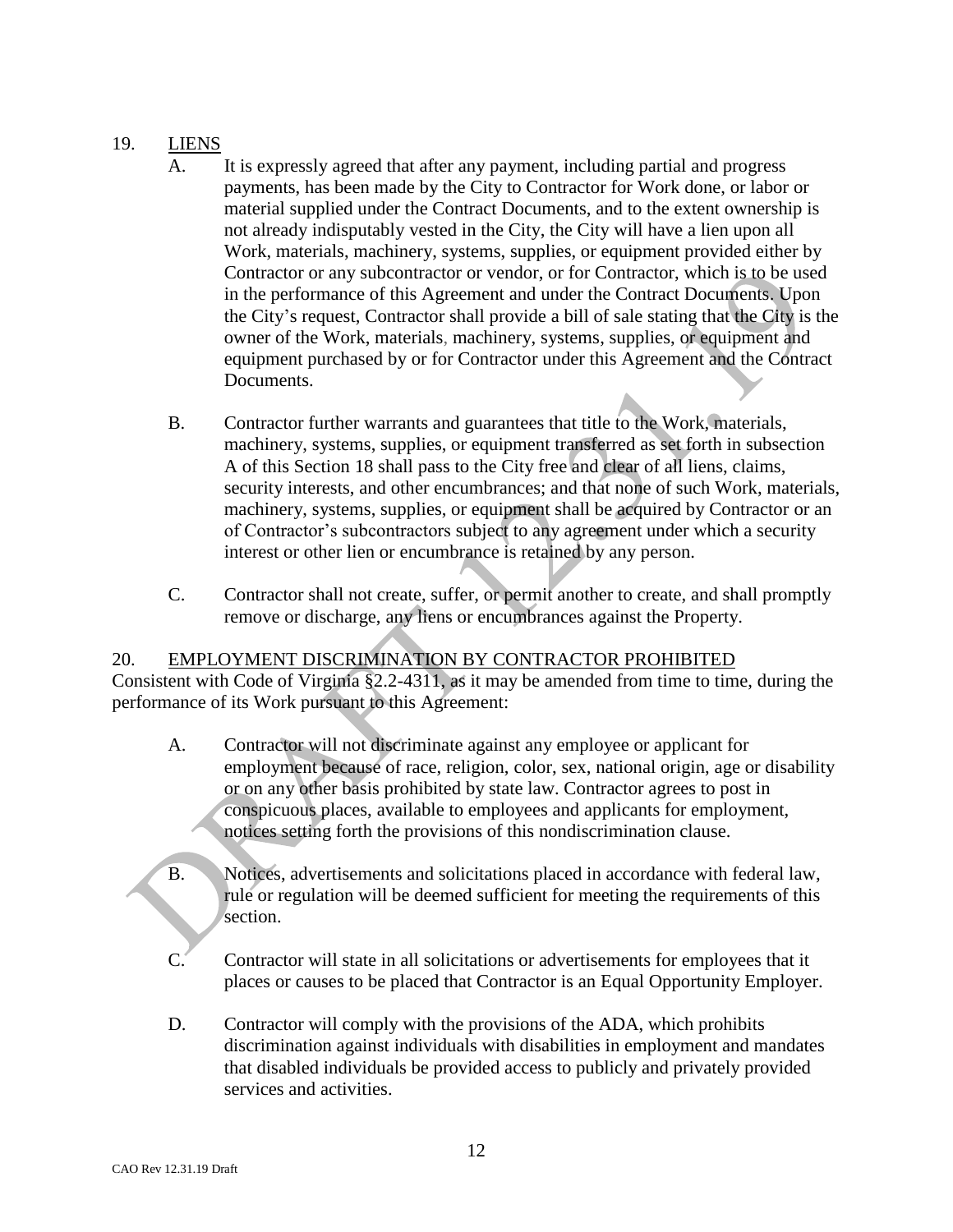E. Contractor must include the provisions of the foregoing paragraphs in every subcontract or purchase order of more than \$10,000.00 relating to this Agreement so that the provisions will be binding upon each subcontractor or vendor.

# 21. EMPLOYMENT OF UNAUTHORIZED ALIENS PROHIBITED

Consistent with Code of Virginia §2.2-4311.1, as it may be amended from time to time, Contractor must not during the performance of this Agreement knowingly employ an unauthorized alien, as that term is defined in the federal Immigration Reform and Control Act of 1986.

### 22. DRUG-FREE WORKPLACE TO BE MAINTAINED BY CONTRACTOR

Consistent with Code of Virginia §2.2-4312, as it may be amended from time to time. during the performance of this Agreement, Contractor must: (i) provide a drug-free workplace for its employees; (ii) post in conspicuous places, available to employees and applicants for employment, a statement notifying employees that the unlawful manufacture, sale, distribution, dispensation, possession, or use of a controlled substance or marijuana is prohibited in Contractor's workplace and specifying the actions that will be taken against employees for violating such prohibition; (iii) state in all solicitations or advertisements for employees placed by or on behalf of Contractor that Contractor maintains a drug-free workplace; and (iv) include the provisions of the foregoing clauses in every subcontract or purchase order of more than \$10,000.00 relating to this Agreement so that the provisions will be binding upon each subcontractor or vendor. For the purposes of this section, "workplace" means the site(s) for the performance of the Work required by this Agreement.

# 23. REPLACEMENT OF PERSONNEL AND SUBCONTRACTORS

In addition to the terms and conditions set forth in Section 5 of the Scope of Work, the City has the right to reasonably reject staff or subcontractors whom Contractor assigns to the Project. Contractor must then provide replacement staff or subcontractors satisfactory to the City in a timely manner and at no additional cost to the City. The day-to-day supervision and control of Contractor's and its subcontractors' employees is the sole responsibility of Contractor.

# 24. FAILURE TO DELIVER

If Contractor fails to deliver the Work in accordance with the terms and conditions of this Agreement, the City, in its sole and absolute discretion and after notice to Contractor and an opportunity to cure as specified in the City's cure notice, may procure the Work from other sources and hold Contractor responsible for any resulting additional costs. The City shall be entitled to offset all such costs against any sums owed by the City to Contractor, and to recover any such costs in excess of the GMP from the Contractor. However, if public necessity requires the use of non-conforming materials or supplies, those materials or supplies may be accepted at a reduction in price to be determined solely by the City.

### 25. UNSATISFACTORY WORK

If any of the Work done, or material, goods, or equipment provided by Contractor does not fully comply with the requirements of the IFC Set or the Design Criteria, Contractor must, upon notice from the City, immediately remove, at Contractor's expense, such unsatisfactory Work, material,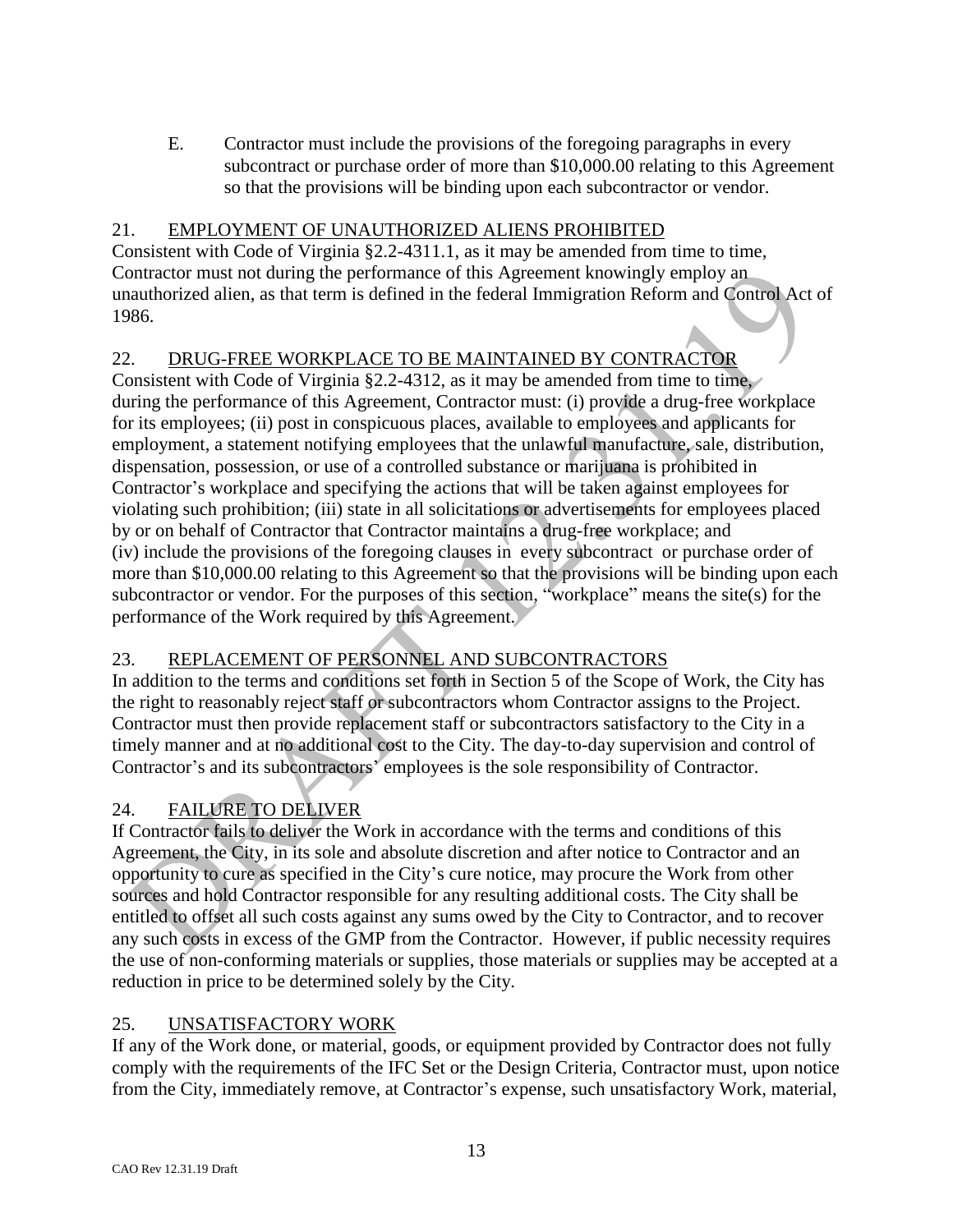goods, or equipment and replace the same with Work, material, goods, or equipment satisfactory to the City. If Contractor fails to commence and work diligently to cure such non-compliant Work, material, goods, or equipment within fifteen (15) days after the date of such notice, the City shall have the right to remove or replace the rejected Work, material, goods, or equipment at the expense of Contractor and offset the expense and administrative costs against any sums owed to Contractor. This provision applies during the term of this Agreement and during any warranty or guarantee period. At the Project Manager's discretion, rather than correction or replacement of the Work, an appropriate adjustment to the Cost of the Work may be made.

#### 26. TERMINATION

The City may terminate this Agreement at any time as follows: (1) for cause, if, as determined by the City, Contractor is in breach or default or has failed to perform the Work satisfactorily; or (2) for the convenience of the City.

Upon receipt of a notice of termination, Contractor must not place any further orders or subcontracts for materials, services or facilities; must terminate all vendors and subcontracts, except as are necessary for the completion of any portion of the Work that the City did not terminate; and must immediately deliver all documents related to the terminated Work to the City.

Any purchases that Contractor makes after the notice of termination will be the sole responsibility of Contractor, unless the City has approved the purchases in writing as necessary for completion of any portion of the Work that the City did not terminate.

If any court of competent jurisdiction finds a termination for cause by the City to be improper, then the termination will be deemed a termination for convenience.

### A. TERMINATION FOR CAUSE, INCLUDING BREACH AND DEFAULT; CURE

1. Termination for Unsatisfactory Performance. If the City determines that Contractor has failed to perform satisfactorily, then the City will give Contractor written notice of such failure(s) and the opportunity to cure all such failures within fifteen (15) days or any other longer period specified by the City ("*Cure Period*"). If Contractor fails to cure any failure within the Cure Period, the City may terminate this Agreement for failure to provide satisfactory performance by providing written notice with a termination date. Contractor must submit any request for termination costs, with all supporting documentation, to the Project Manager within thirty (30) days after the expiration of the Cure Period. The City may accept or reject the request for termination costs, in whole or in part, and may notify Contractor of its decision within a reasonable time. Unsatisfactory performance shall include, but not be limited to, failure of the Contractor to substantially comply with the Construction Schedule and the Control Budget at any point in time during the Construction Implementation Stage.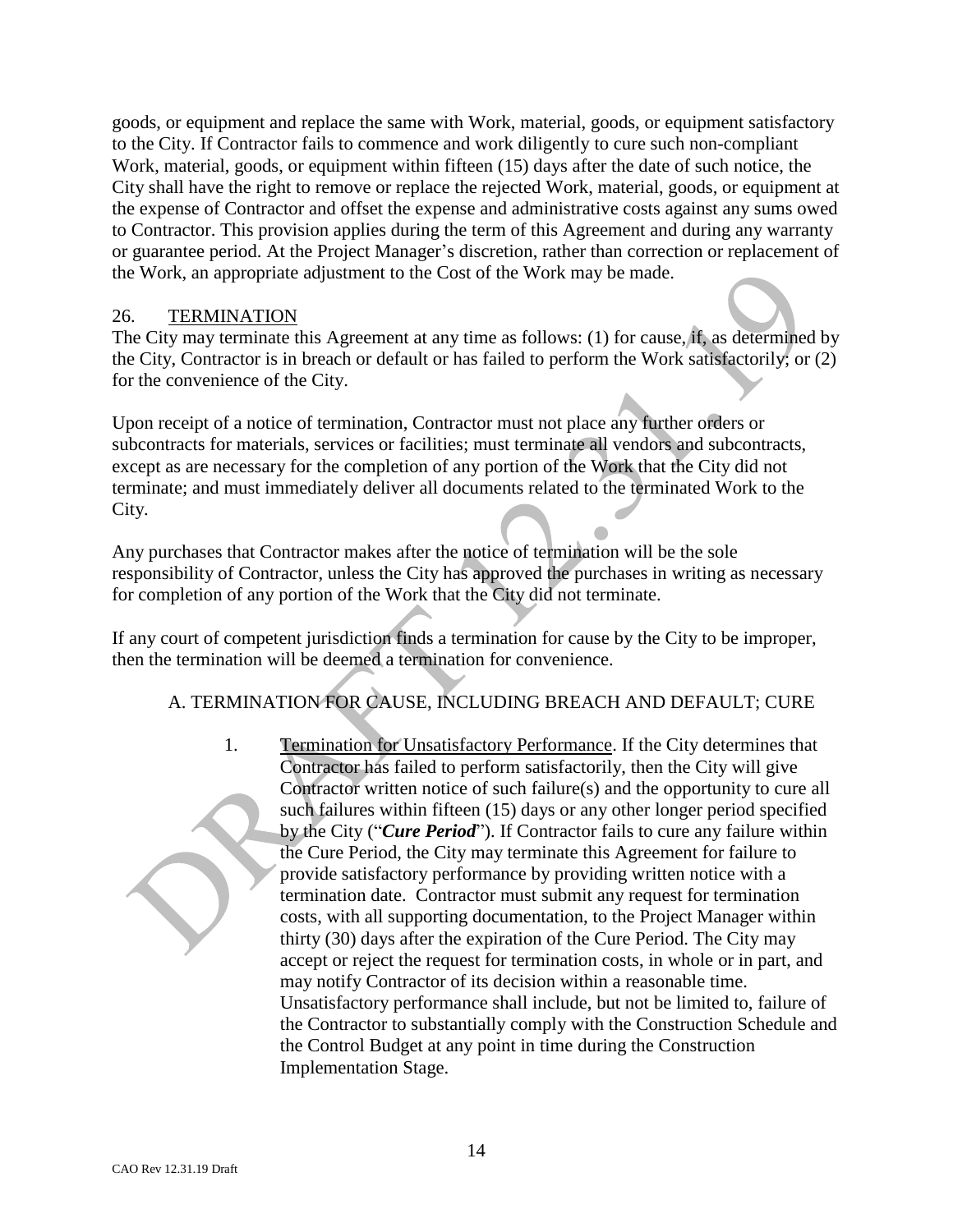In the event of termination by the City for failure to perform satisfactorily, Contractor must continue to provide its services as previously scheduled through the termination date, and the City must continue to pay all legitimate fees and charges incurred through the termination date.

2. Termination for Breach or Default. If the City terminates this Agreement for default or breach of any provision or condition of this Agreement, then the termination shall be effective immediately after notice of termination to Contractor (unless the City expressly provides for an opportunity to cure in such notice), and Contractor will not be permitted to seek termination costs.

Upon any termination pursuant to this subsection 2, the City may enter upon the Property and take possession, for the purpose of completing the Work, of all materials, equipment, scaffolds, tools, appliances, and other items thereon that have been purchased or provided for the performance of the Work, all of which Contractor hereby transfers, assignments, and sets over to the City for such purpose, and to employ any person or persons to complete the Work and provide for all of the required labor, services, materials, equipment, and other items. In the event of such termination, Contractor shall not be entitled to receive any further payments under the Contract Documents until the Work shall be finally completed by others as contemplated by the Contract Documents. At such time, if the City's aggregate cost and expense of completing the Work exceeds the unpaid balance of the GMP, then Contractor shall be obligated to pay the difference to the City. Such costs and expenses shall include not only the cost of completing the Work (or curing unsatisfactory or non-compliant Work), but also losses, damages, costs and expenses, including attorneys' fees and expenses, incurred by the City in connection with the reprocurement and defense of claims arising from Contractor's default. The City may deduct such costs from any amount due to Contractor, or if the City does not owe Contractor, Contractor must promptly pay the costs within fifteen (15) days of a demand by the City. The terms of this subsection 2 do not limit the City's recovery of any other damages from Contractor to which the City is entitled to recover by law.

Except as otherwise expressly directed by the City in writing, Contractor must stop all Work on the date Contractor receives notice of termination from the City.

3. Termination for Insolvency. The filing by the Contractor of a voluntary proceeding or the consent by the Contractor to an involuntary proceeding under present or future bankruptcy, insolvency, or other laws respecting debtor's rights, including, but not limited to the entering of an order for relief against the Contractor or the appointment of a receiver, trustee, or custodian for all or a substantial part of the assets of the Contractor in any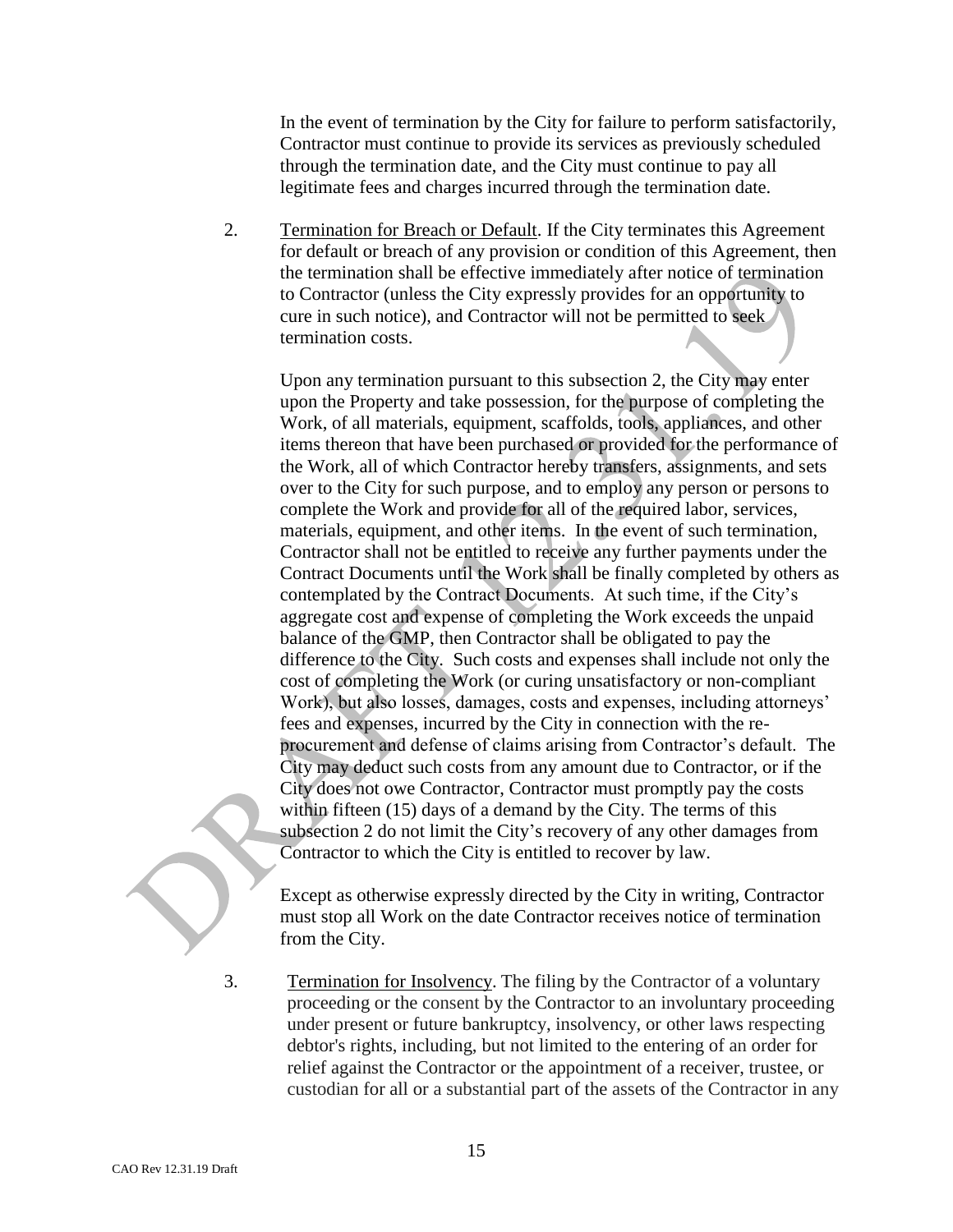involuntary proceeding, and the continuation of such order, judgment or decree unslayed for any period of 90 consecutive days.

### B. TERMINATION FOR THE CONVENIENCE OF THE CITY

The City may, without cause and for its convenience, terminate this Agreement in whole or in part whenever it determines that termination is in the City's best interest. The City will give Contractor at least fifteen (15) days' notice in writing of any termination of this Agreement for convenience. The notice must specify the extent to which this Agreement is terminated and the effective termination date. In such event, the City shall pay Contractor for the following:

i. All Work properly performed by Contractor in accordance with the Contract Documents;

ii. The reasonable costs and expenses directly attributable to such termination, including demobilization costs and amounts due in settlement of terminated contracts with subcontractors;

iii. Overhead and profit of up to the amount of fifteen percent (15%) for all portions of the Work properly performed in accordance with the Contract Documents through the date of termination, and not previously billed to the City; and

iv. No amount will be allowed for anticipatory or lost profits.

Except as otherwise expressly directed by the City in writing, Contractor must stop all Work on the date Contractor receives notice of termination from the City.

# 27. INDEMNIFICATION

To the fullest extent permitted by law, Contractor covenants for itself, its employees and its subcontractors to save, defend, hold harmless and indemnify the City and all of its elected and appointed officials, officers, current and former employees, agents, departments, agencies, boards and commissions (collectively the "*City Indemnitees*") from and against any and all claims made by third parties for any and all losses, damages, injuries, fines, penalties, costs (including court costs and attorneys' fees), charges, liability, demands or exposure resulting from, arising out of or in any way connected with Contractor's negligent acts or omissions, including the acts or omissions of its employees, vendors, delivery drivers and/or subcontractors, in performance or nonperformance of this Agreement. This duty to save, defend, hold harmless, and indemnify will survive the termination of this Agreement. If Contractor fails or refuses to fulfill its obligations contained in this section, Contractor must reimburse the City for any and all resulting payments and expenses, including reasonable attorneys' fees. Contractor must pay such expenses upon demand by the City, and failure to do so may result in the City withholding such amounts from any payments to Contractor under this Agreement.

Contractor agrees to defend, indemnify, and hold harmless the City from any and all damages, costs, claims, expenses, suits, losses, liabilities, or obligations of any kind including, without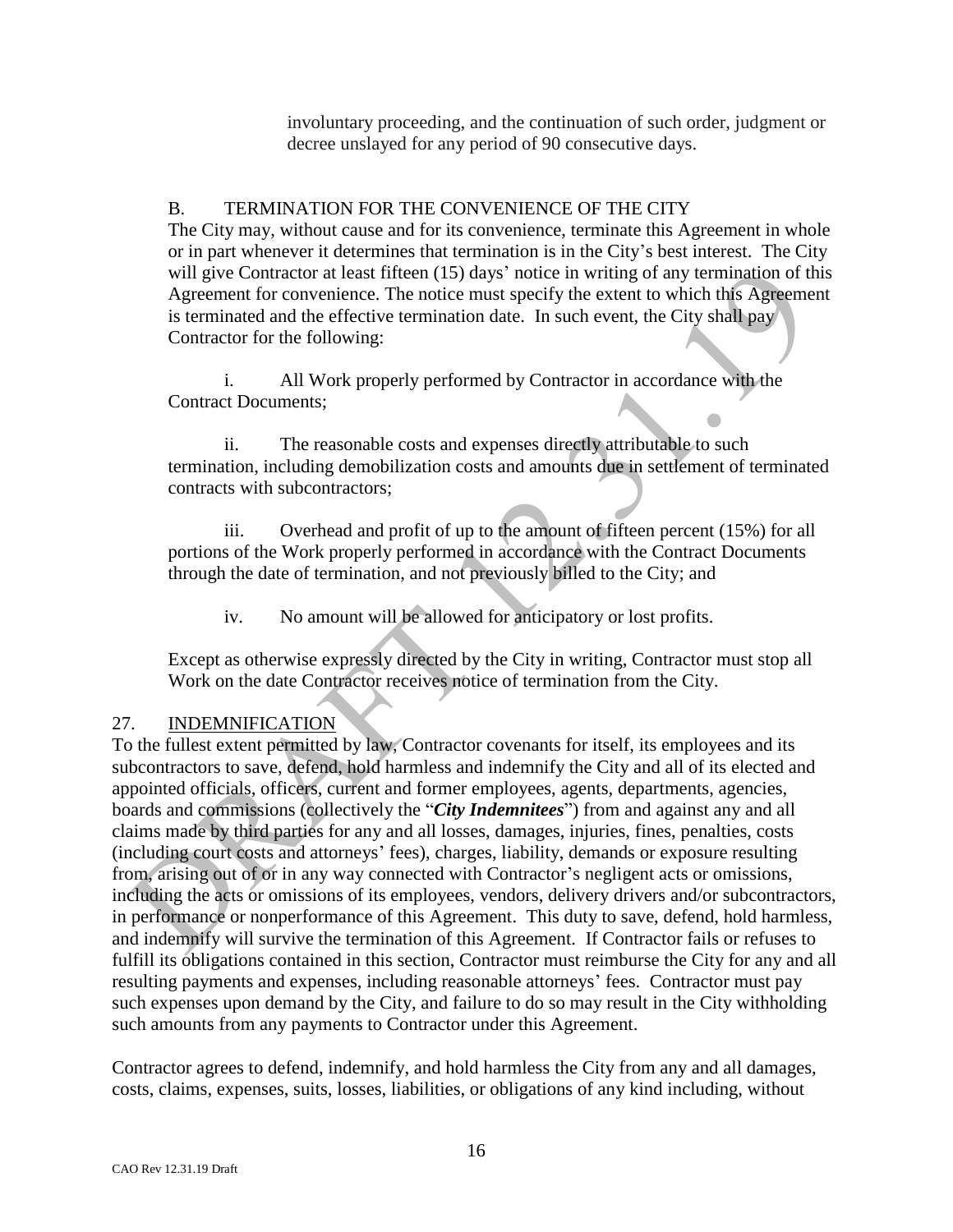limitation, environmental assessments, evaluations, remediations, fines, penalties, and clean-up costs which may be asserted against or imposed upon, or incurred by the City arising from Contractor's discharge or disposal of any hazardous or toxic materials, trash, debris, refuse, waste or other materials related in any way to Contractor's operations herein.

### 28. INTELLECTUAL PROPERTY INDEMNIFICATION

Contractor warrants and guarantees that in providing services under this Agreement neither Contractor nor any subcontractor is infringing on the intellectual property rights (including, but not limited to, copyright, patent, mask, and trademark) of third parties.

If Contractor or any of its employees or subcontractors uses any design, device, work or material that is covered by patent or copyright, it is understood that the GMP includes all royalties, licensing fees, and any other costs arising from such use in connection with the Work under this Agreement.

Contractor covenants for itself, its employees and its subcontractors to save, defend, hold harmless, and indemnify the City Indemnitees from and against any and all claims, losses, damages, injuries, fines, penalties, costs (including court costs and attorneys' fees), charges, liability or exposure for infringement of or on account of any trademark, copyright, patented or unpatented invention, process or article manufactured or used in the performance of this Agreement. This duty to save, defend, hold harmless and indemnify will survive the termination of this Agreement. If Contractor fails or refuses to fulfill its obligations contained in this section, Contractor must reimburse the City for any and all resulting payments and expenses, including reasonable attorneys' fees. Contractor must pay such expenses upon demand by the City, and failure to do so may result in the City withholding such amounts from any payments to Contractor under this Agreement.

### 29. COPYRIGHT

By this Agreement and subject to the provisions of Section 30, Contractor irrevocably transfers, assigns, sets over and conveys to the City all rights, title and interest, including the sole exclusive and complete copyright interest, in any and all copyrightable works created pursuant to this Agreement. Contractor will execute any documents that the City requests to formalize such transfer or assignment.

The rights granted to the City by this section are irrevocable and may not be rescinded or modified, including in connection with or as a result of the termination of or a dispute concerning this Agreement.

Contractor may not use subcontractors or third parties to develop or provide input into any copyrightable materials produced pursuant to this Agreement without the City's advance written approval and unless Contractor includes this copyright provision in any contract or agreement with such subcontractor s or third parties related to this Agreement. Contractor shall also cause all contracts and agreements between Contractor and subcontractors, sub-consultants, and/or any other third parties arising out of this Agreement to include the City as an express third party beneficiary of all of Contractor's rights under such contracts and agreements, such that the City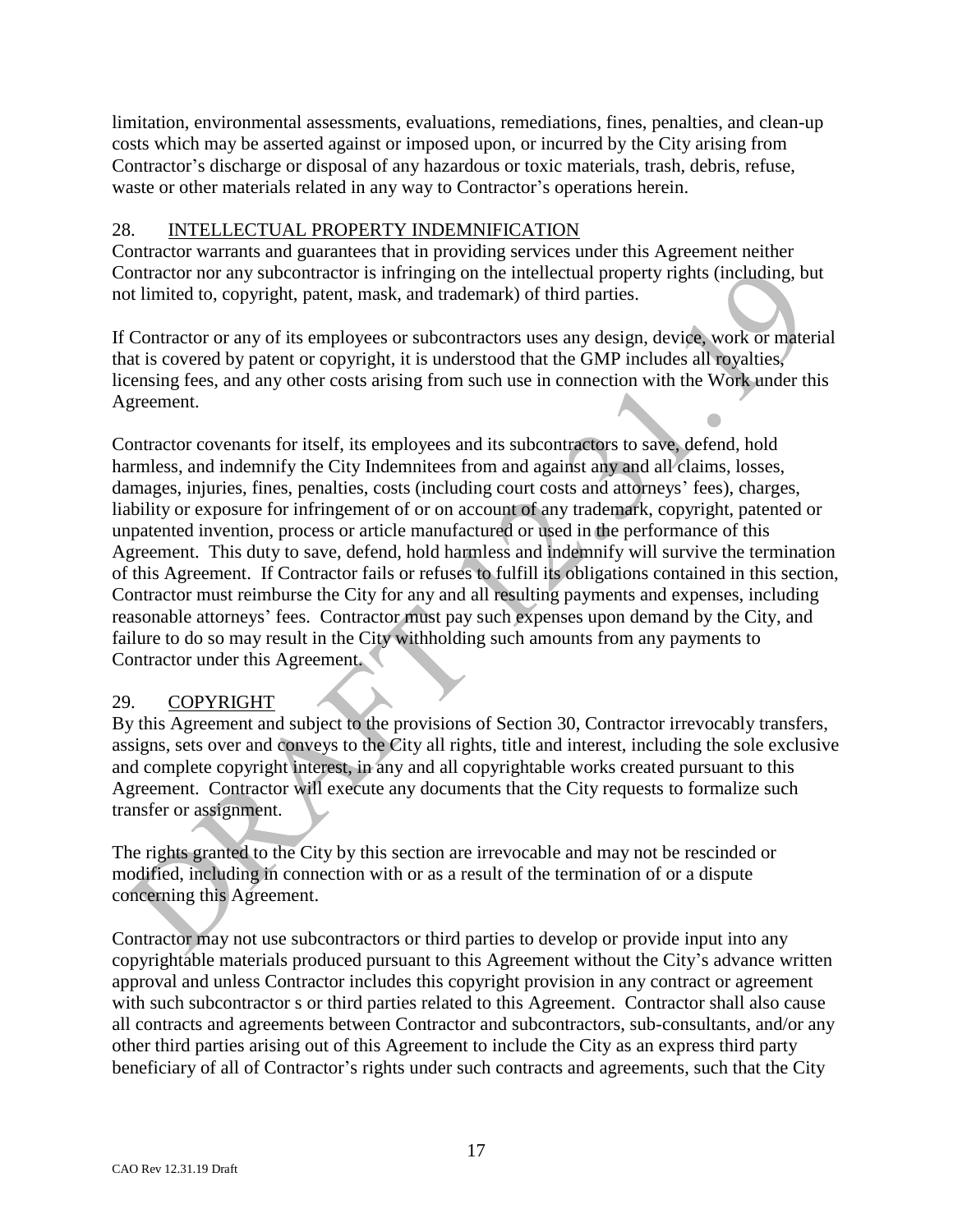shall have the right, but not the obligation, to enforce any and all rights under such contracts and agreements to complete the Project in the event Contractor defaults under this Agreement.

#### 30. OWNERSHIP OF WORK PRODUCT

This Agreement does not confer on Contractor any ownership rights or rights to use or disclose the City's data or inputs.

As progressively paid by the City to Contractor, all work product, in any form, including, without limitation, designs, drawings, plans, specifications, and any other documents and electronic data, which results from or arises out of or was created in anticipation of this Agreement (collectively, the "*Work Product*") shall become the property of the City and must be provided to or returned to the City upon completion, termination, or cancellation of this Agreement, if not so provided sooner. If this Agreement is terminated or cancelled prior to Final Completion, the City shall have the right to pay Contractor any costs necessary to reimburse Contractor for the costs of any then existing Work Product not previously paid to Contractor by the City, including, but not limited to, design, drawing, and specification documents.

To the extent necessary, Contractor shall execute any and all documents, in addition to this Agreement, that may be necessary to assign, convey, and vest in the City the ownership or other rights set forth herein. Contractor will not use or allow others to use the Work Product for any purpose other than performance of this Agreement without the written consent of the City. The City shall have the unrestricted right to utilize the Work Product for any purpose including, without limitation, to cause the Project to be constructed by a party other than the Contractor, at the City's sole and absolute discretion, if this Agreement is terminated for any reason. Any use of Work Product by the City other with Contractor pursuant to this Agreement without written verification, adaption, consent of Contractor (which shall not be unreasonably withheld by Contractor and shall be at no cost to the City) shall be at the City's sole risk, and the Contractor shall not have any liability therefore.

Contractor may neither release the Work Product nor share its contents with any party, unless agreed to by the City. Contractor will refer all inquiries regarding the status of any Work Product to the Project Manager. At the City's request, Contractor will deliver all Work Product, including hard copies of electronic files, to the Project Manager, and Contractor will destroy all electronic files.

Contractor must include the provisions of this section as part of any contract or agreement related to this Agreement into which it enters with subcontractors or other third parties including, without limitation, any design services applicable to the Project. Contractor shall also cause all such other contracts or agreements with any subcontractors or other third parties to include the City as an express third party beneficiary of all of Contractor's rights under such contracts and agreements.

The provisions of this section will survive any termination or cancellation of this Agreement.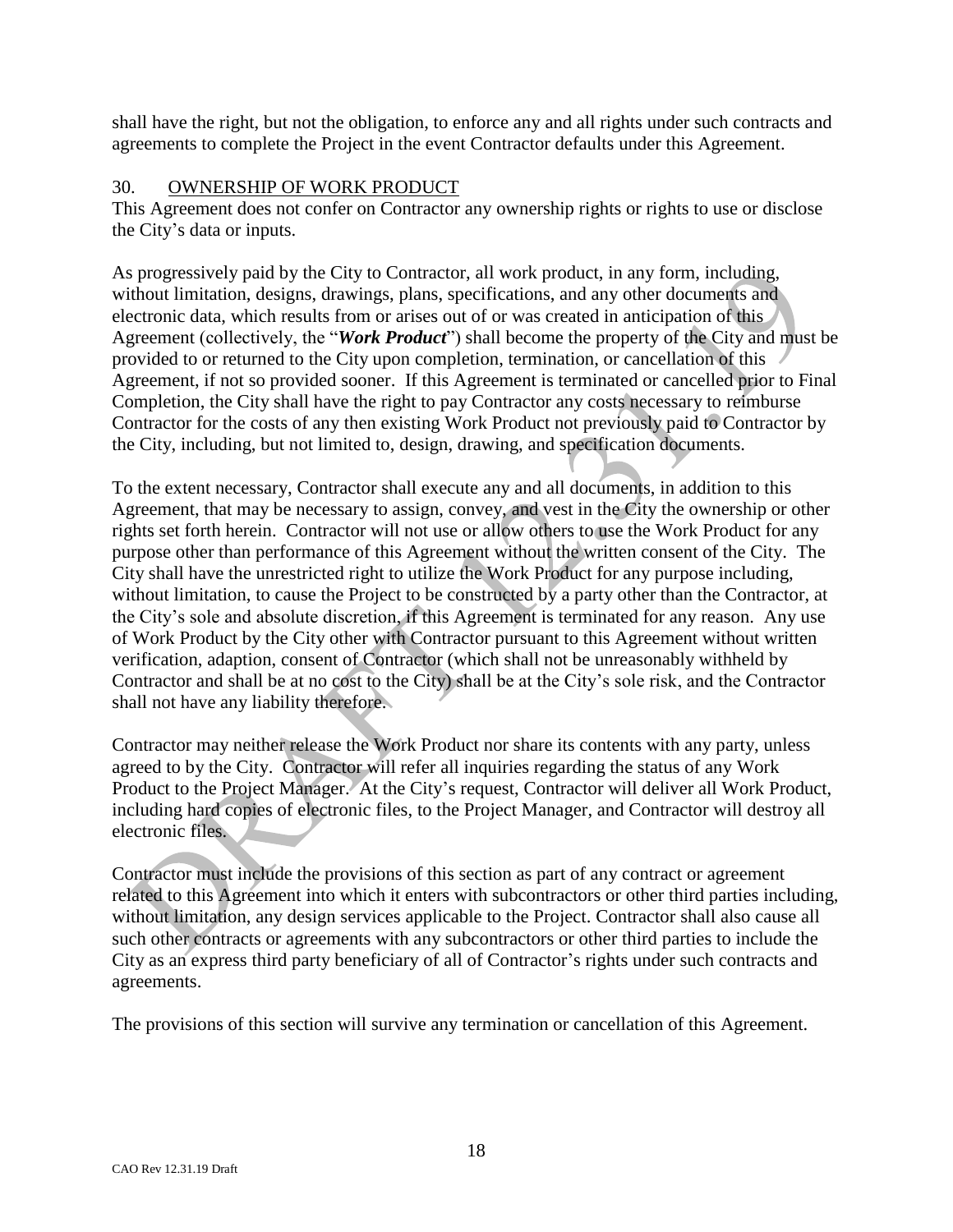# 31. APPLICABILITY OF THE VIRGINIA FREEDOM OF INFORMATION ACT

Contractor is advised that the Virginia Freedom of Information Act ("*VFOIA*"; Code of Virginia §2.2-3700 *et. seq*., as it may be amended from time to time) shall govern public inspection of all records related to this Agreement. If Contractor seeks to protect any proprietary data or materials, Company shall (i) provide a statement that invokes protection from the VFOIA, prior to, or upon the submission of the proprietary data or other materials; (ii) provide a statement that identifies the data or other materials to be protected and states the reasons why protection is necessary; and (iii) submit trade secrets and other proprietary information under separate cover in a sealed envelope clearly marked "PROPRIETARY". Information submitted that does not meet the above requirements will be considered public information in accordance with the statutes of the Commonwealth of Virginia. The City's obligations of confidentiality hereunder shall not apply to any information which (i) is now or hereafter becomes available to the public without breach of the obligations under this Agreement by the City; (ii) becomes available to the City from a third party having the legal right to disclose such information; or (iii) such disclosure is compelled by a court of competent jurisdiction or otherwise compelled by law.

### 32. ETHICS IN PUBLIC CONTRACTING

This Agreement incorporates by reference all state and federal laws related to ethics, conflicts of interest or bribery, including the State and local Government Conflict of Interests Act (Code of Virginia § 2.2-3100 et seq.), the Virginia Governmental Frauds Act (Code of Virginia § 18.2- 498.1 et seq.) and Articles 2 and 3 of Chapter 10 of Title 18.2 of the Code of Virginia, as amended (§ 18.2-438 et seq.). Contractor certifies that its bid was made without collusion or fraud; that it has not offered or received any kickbacks or inducements from any other offeror, supplier, manufacturer or subcontractor; and that it has not conferred on any public employee having official responsibility for this procurement any payment, loan, subscription, advance, deposit of money, services, or anything of more than nominal value, present or promised, unless consideration of substantially equal or greater value was exchanged.

# 33. CITY EMPLOYEES

No City employee may personally share in any part of this Agreement or receive any benefit from this Agreement that is not available to the general public.

### 34. FORCE MAJEURE

Neither party will be held responsible for failure to perform the duties and responsibilities imposed by this Agreement if such failure is due to a Force Majeure Event, unless otherwise specified in this Agreement.

### 35. AUTHORITY TO TRANSACT BUSINESS

Contractor must, consistent with Code of Virginia § 2.2-4311.2, be and remain registered with and authorized to transact business in the Commonwealth of Virginia during the entire term of this Agreement. Otherwise, this Agreement is voidable at the sole option of, and with no expense to, the City. In addition, Contractor shall keep and maintain in good standing its Class A Contractor's License issued by the Virginia Department of Professional and Occupational Regulation.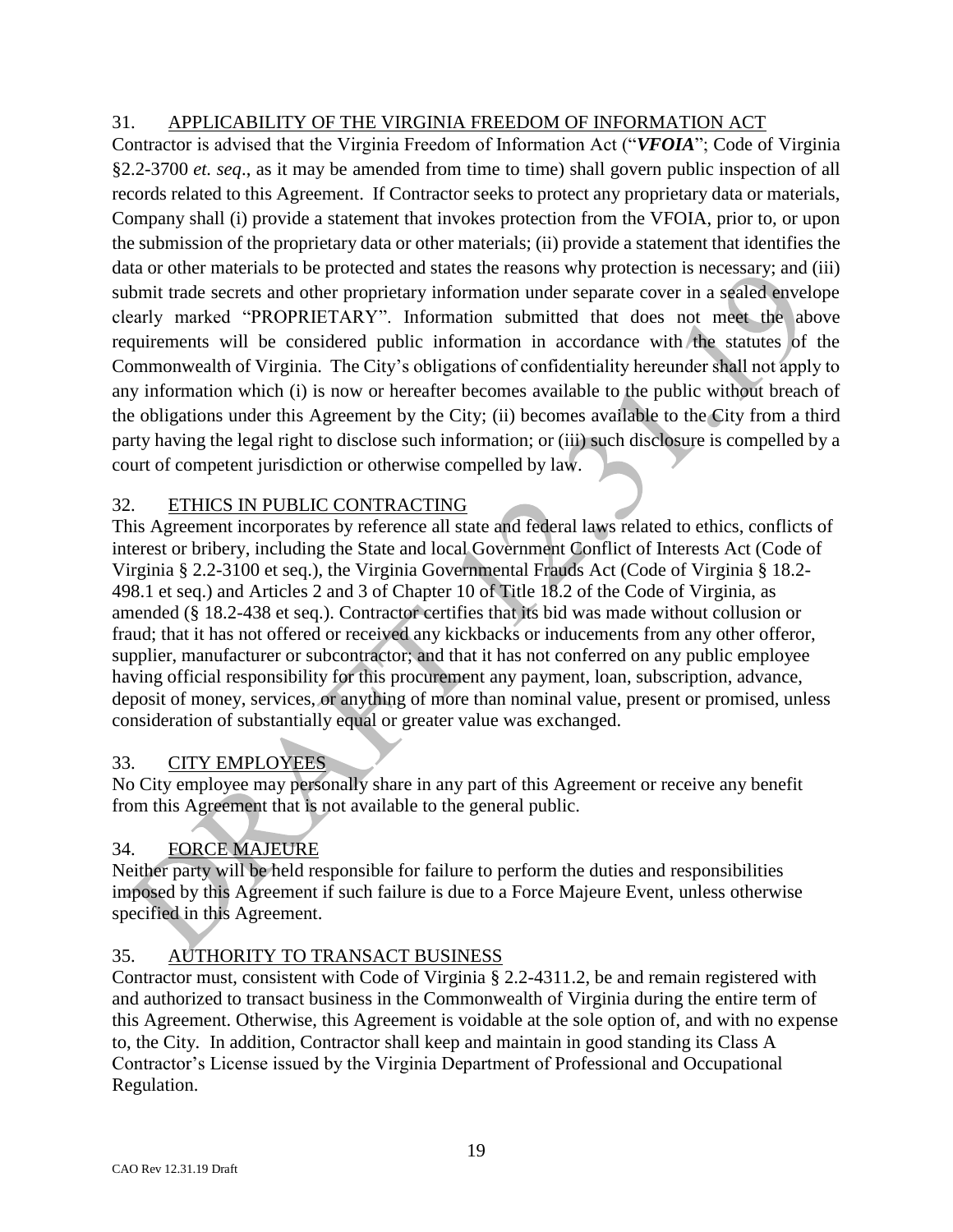#### 36. RELATION TO THE CITY

Contractor is an independent contractor, and neither Contractor nor its employees or subcontractors will be considered employees, servants or agents of the City. The City will not be responsible for any negligence or other wrongdoing by Contractor or its employees, servants or agents. The City will not withhold payments to Contractor for any federal or state unemployment taxes, federal or state income taxes or Social Security tax or for any other benefits. The City will not provide to Contractor any insurance coverage or other benefits, including workers' compensation.

#### 37. ANTITRUST

Contractor conveys, sells, assigns and transfers to the City all rights, title and interest in and to all causes of action under state or federal antitrust laws that Contractor may have relating to this Agreement.

#### 38. REPORT STANDARDS

Contractor must submit all written reports required by this Agreement for advance review in a format approved by the Project Manager. Reports must be timely and must accurately reflect the status of the Project as of the date of the report. Contractor will bear the cost of correcting any inaccuracies contained in the report data and any other revisions that are required to bring the report(s) into compliance with this section.

### 39. AUDIT

Contractor shall make available to the City, upon City's written request, all contracts, purchase orders, and other agreements between any and all subcontractors and vendors engaged by Contactor in performance of its obligations under this Agreement. In addition, Contractor must retain all books, records and other documents related to this Agreement for at least five (5) years after Final Payment and must allow the City or its authorized agents to examine the documents during this period and during the term of this Agreement. Contractor must provide any requested documents to the City for examination within fifteen (15) days of the request, at Contractor's expense. Should the City's examination reveal any overcharging by Contractor, Contractor must, within thirty (30) days of the City's request, reimburse the City for the overcharges and for the reasonable costs of the City's examination, including, but not limited to, the services of external audit firm and attorney's fees; or the City may deduct the overcharges and examination costs from any amount that the City owes to Contractor. If Contractor wishes to destroy or dispose of any records related to this Agreement (including confidential records to which the City does not have ready access) within five (5) years after Final Payment, or such period of time required by the City's funding partner(s), if any, whichever is greater, Contractor must give the City at least thirty (30) days' notice and must not dispose of the documents if the City objects.

### 40. SUCCESSORS AND ASSIGNS; ASSIGNMENT

Except as expressly otherwise provided, all of the terms, covenants and conditions hereof shall be binding upon and inure to the benefit of the Parties and their respective successors and permitted assigns. Contractor may not assign, transfer, convey, or otherwise dispose of any award or any of its rights, obligations or interests under this Agreement without the prior written consent of the City, which consent may be granted or withheld by the City in its sole discretion.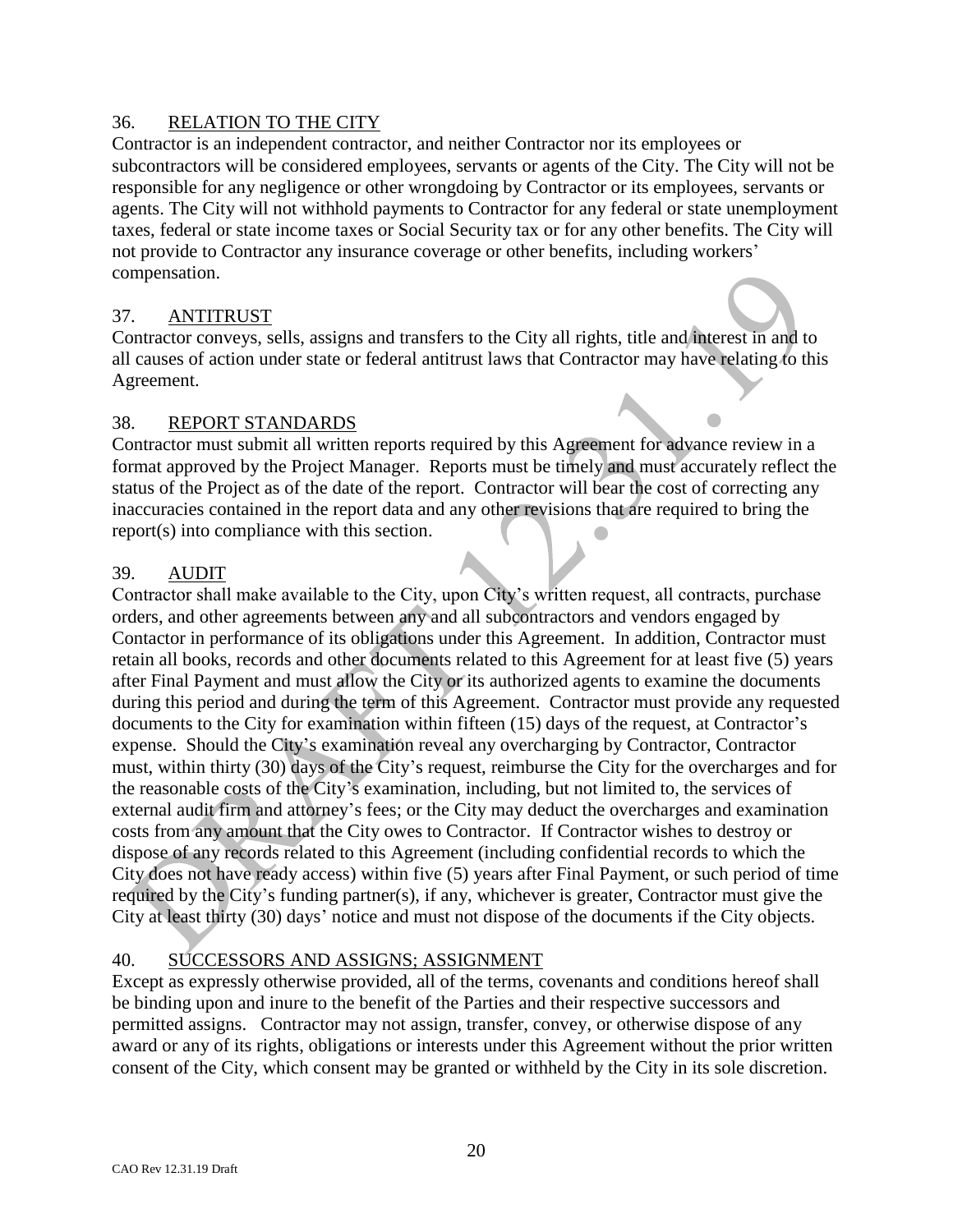### 41. AMENDMENTS

This Agreement may not be modified, altered, or changed except by written amendment executed by persons duly authorized to bind both Contractor and the City.

42. DISPUTE RESOLUTION. The required procedure for the City's consideration of claims by Contractor is set forth in the General Conditions.

## 43. APPLICABLE LAW, FORUM, VENUE, AND JURISDICTION

This Agreement is governed in all respects by the laws of the Commonwealth of Virginia; and the jurisdiction, forum and venue for any litigation concerning or arising out of this Agreement or the Work shall be the Circuit Court or the General District Court for the City of Hampton, Virginia, and in no other court.

### 44. NO ARBITRATION

No claim arising under or related to this Agreement may be subject to arbitration.

# 45. NON-EXCLUSIVITY OF REMEDIES

All remedies available to the City or Contractor under this Agreement are cumulative, and no remedy will be exclusive of any other at law or in equity.

### 46. NO WAIVER

The failure of the City or Contractor to insist upon the strict performance of any provisions of this Agreement, the failure of the City or Contractor to exercise any right, option or remedy hereby reserved, or the existence of any course of performance hereunder shall not be construed as a waiver of any provision hereof or of any such right, option or remedy or as a waiver for the future of any such provision, right, option or remedy or as a waiver of a subsequent breach thereof. The consent or approval by the City of any act by Contractor requiring the City's consent or approval shall not be construed to waive or render unnecessary the requirement for the City's consent or approval of any subsequent similar act by Contractor. No provision of this Agreement shall be deemed to have been waived unless such waiver shall be in writing signed by the party to be charged.

# 47. SEVERABILITY

The sections, paragraphs, clauses, sentences, and phrases of this Agreement are severable and if any section, paragraph, clause, sentence or phrase of this Agreement is declared invalid by a court of competent jurisdiction, the rest of this Agreement will remain in effect.

# 48. ATTORNEYS' FEES

Contractor agrees that in the event of litigation arising from this Agreement any judgment awarded to City against Contractor shall include all litigation expenses, including actual attorney's fees, appellate attorney's fees, and court costs. Contractor further agrees that City shall not be responsible for Contractor's litigation expenses, regardless of the outcome.

### 49. SURVIVAL OF TERMS

In addition to any statement that a specific term or paragraph survives the expiration or termination of this Agreement, the following sections shall also survive: INDEMNIFICATION;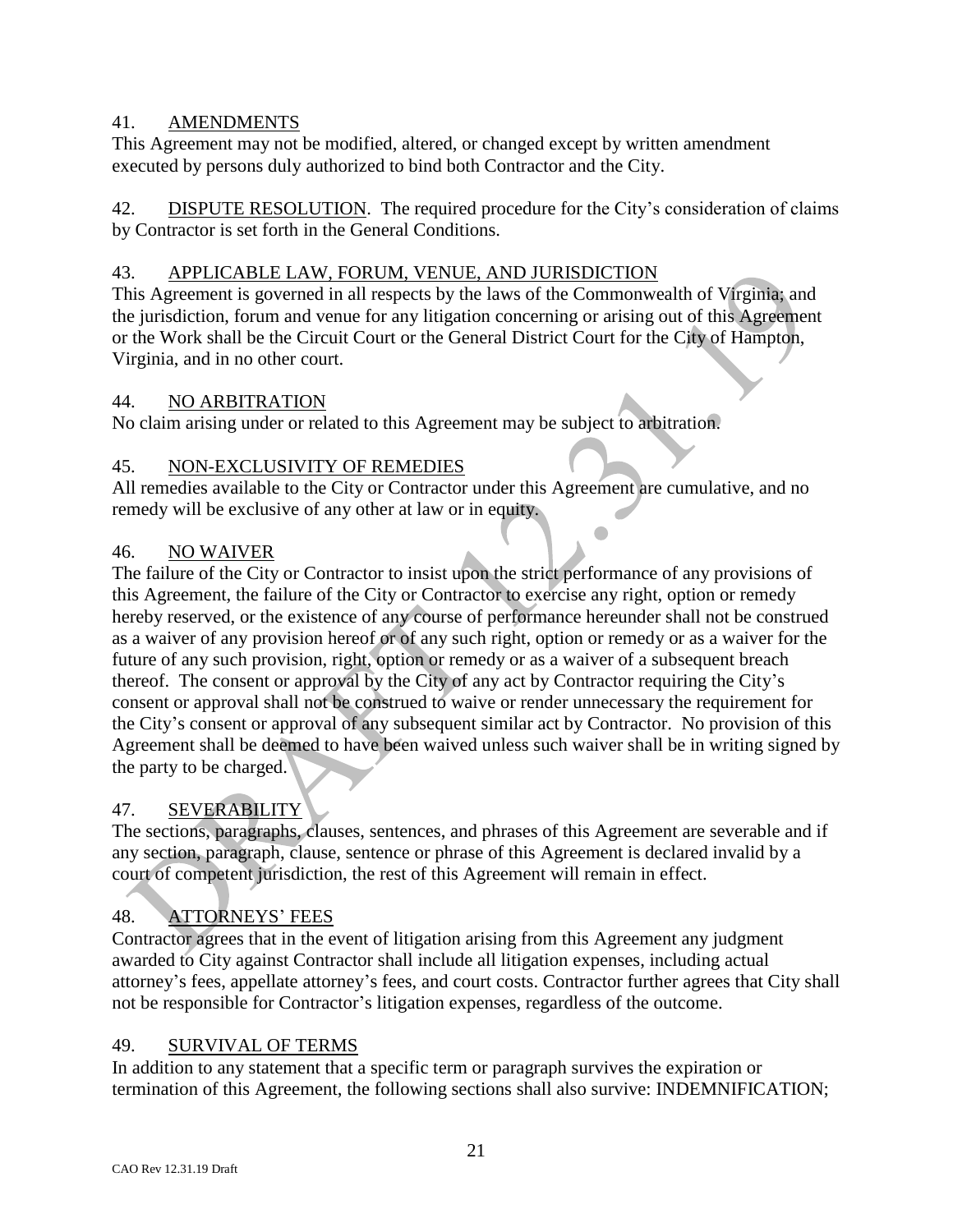### INTELLECTUAL PROPERTY INDEMNIFICATION; RELATION TO CITY; OWNERSHIP AND RETURN OF RECORDS; AUDIT; COPYRIGHT; DISPUTE RESOLUTION; APPLICABLE LAW, FORUM, VENUE, AND JURISDICTION; ATTORNEY'S FEES; AND CONFIDENTIAL INFORMATION.

### 50. HEADINGS

The section headings in this Agreement are inserted only for convenience and do not affect the substance of this Agreement or limit the section's scope.

### 51. AMBIGUITIES

The Parties and their counsel have each participated fully in the drafting of this Agreement, and any rule that ambiguities are to be resolved against the drafting party does not apply. The language in this Agreement is to be interpreted as to its plain meaning and not strictly for or against any party.

### 52. NOTICES and DAILY COMMUNICATIONS

All legal notices and other formal communications required by this Agreement are deemed to have been given when either (a) delivered in person; (b) one (1) business day after being deposited with a nationally recognized overnight courier for overnight delivery; or (c) three (3) business days after being deposited with the United States Postal Service, certified mail, with return receipt requested, postage prepaid, and in each case addressed as follows:

TO CITY: City Manager 22 Lincoln Street Hampton, Virginia 23669

TO CITY'S CONSULTANTS:

With a copy to: Lavinia Whitley

Deputy Director Finance/Procurement City of Hampton 1 Franklin Street, Suite 345 Hampton, Virginia 23669

City Attorney 22 Lincoln Street, 8<sup>th</sup> Floor Hampton, Virginia 23669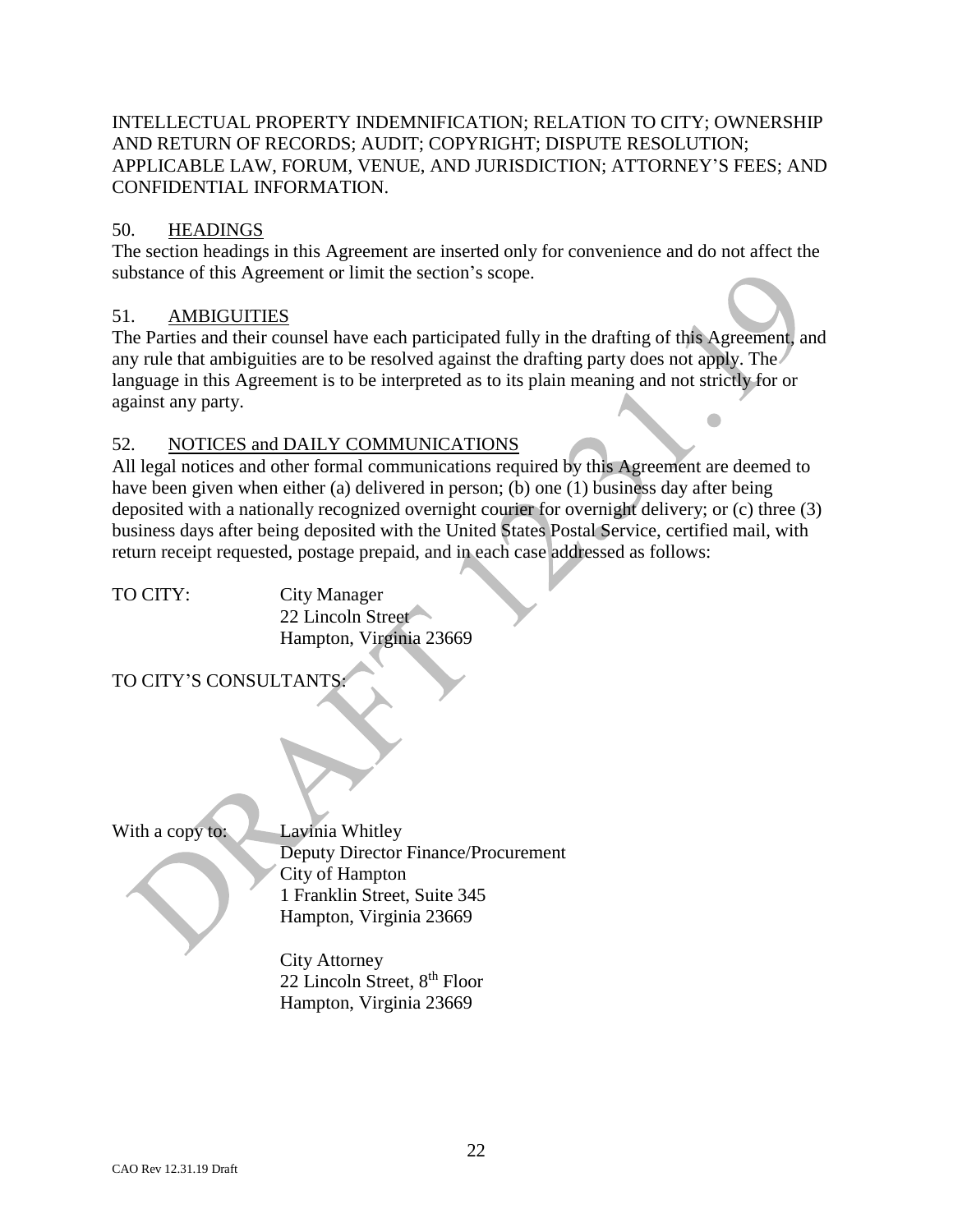#### TO CONTRACTOR:

Clancy & Theys Construction Co. 11830 Fishing Point Drive, Suite 201 Newport News, Virginia 23606

Routine, day-to -day communications between the Project Manager and Contractor may be by email. The following email addresses shall be used for day-to-day communication, and may be changed at any time by either Party upon written notice to the other:

Project Manager: [toneill@hampton.gov](mailto:toneill@hampton.gov) (Terry O'Neill) and [rsterlin@hampton.gov](mailto:rsterlin@hampton.gov) (Ron Sterling)

City Consultants: [jyatzeck@mbpce.com](mailto:jyatzeck@mbpce.com) (Jim Yatzeck) and [kevinpost@chh2o.com](mailto:kevinpost@chh2o.com) (Kevin Post)

Contractor:

Contractor shall copy the Project Manager addressees on any and all emails transmitted to City Consultants.

# 53. NON-DISCRIMINATION NOTICE

Consistent with Code of Virginia §2.2-4343.1, as it may be amended from time to time, the City does not discriminate against faith based organizations.

# 54. INSURANCE, PAYMENT AND PERFORMANCE BONDS

As a condition to the City's execution of this Agreement, Contractor will be required to furnish payment and performance bonds in the amount of the Guaranteed Maximum Price. All bonds shall be executed by a corporate surety or corporate sureties that are reasonably acceptable to the City, and duly authorized to do business in the Commonwealth of Virginia, which meet the requirements of Code of Virginia §2.2-4337, as it may be amended from time to time, and are executed in a form acceptable to the City. Contractor shall also furnish any cash escrow, funds, cashier's checks, certified checks, or letters of credit required for the City's issuance of any earth-disturbing or other permit and any bonds or security required by VDOT or any other governmental authority. In addition to the payment and performance bond required above, Contractor shall obtain and maintain, and/or shall cause its subcontractors to obtain and maintain insurance coverage required by the Insurance Requirements itemized in Attachment I through Final Completion and, as applicable, through all warranty and guarantee periods provided by the Contract Documents.

### 55. TIME OF THE ESSENCE

The time to complete construction of the Work is of the essence of this Agreement. Contractor shall proceed expeditiously with adequate forces and make diligent efforts to perform all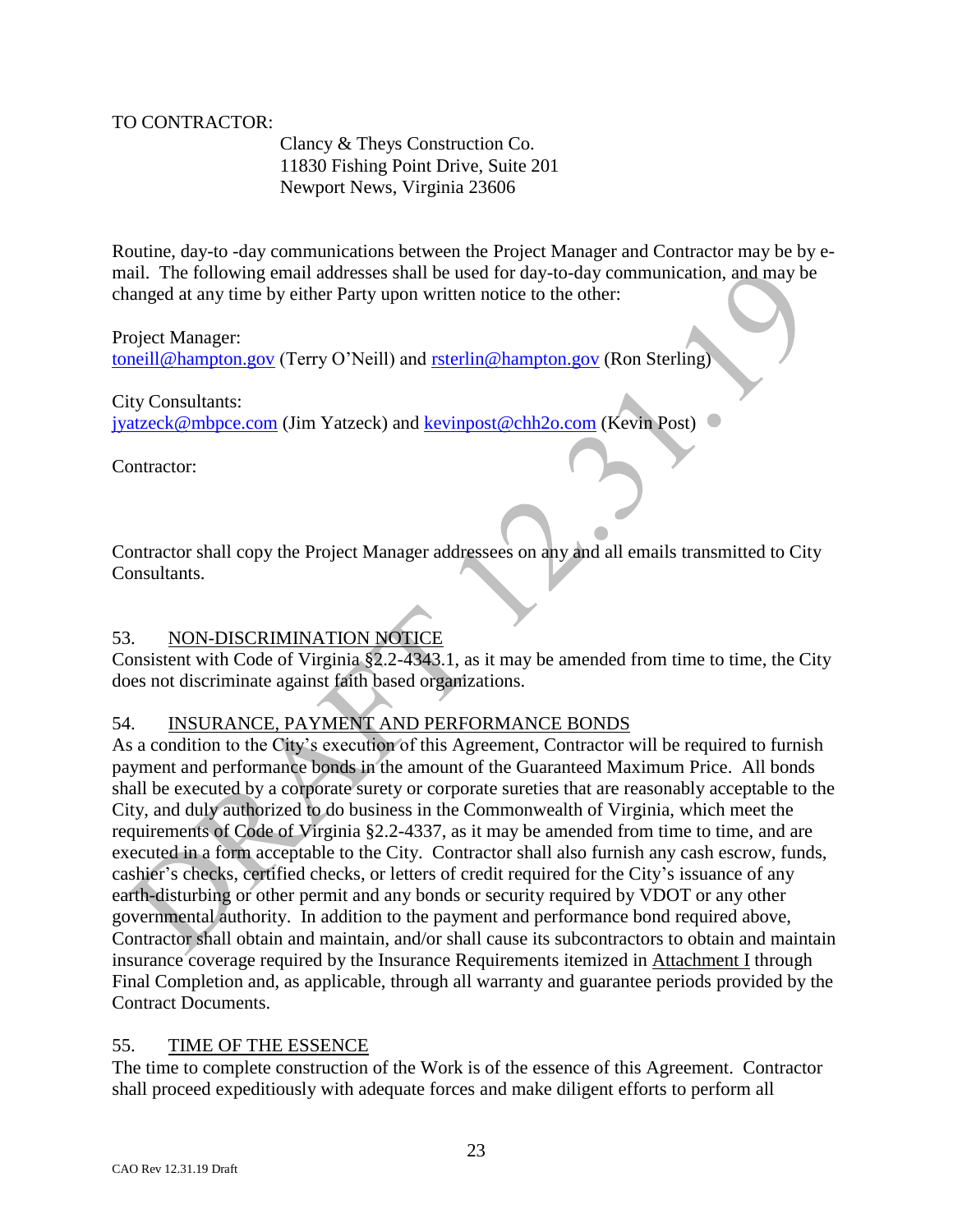portions of the Work in accordance with the Project Schedule, the Construction Schedule, and the Milestone Dates applicable to the respective portions of the Work, and Contractor shall achieve Substantial Completion of the Work and Final Completion of the Work within the Time for Completion and Milestone Dates specified in the Contract Documents. The City will cooperate reasonably with Contractor's efforts to keep the Project on schedule.

### 56. COUNTERPARTS

This Agreement may be executed in two or more counterparts, each of which shall be deemed an original, but all of such counterparts together shall be deemed to be one and the same instrument. It shall not be necessary in making proof of this Agreement or any counterpart to produce or account for the other counterpart.

# 57. ANNUAL APPROPRIATIONS; FILING WITH AUDITOR OF PUBLIC ACCOUNTS

The financial obligations of the City contained in this Agreement are subject to annual appropriation. Within thirty (30) days after the date of this Agreement, the City shall submit a copy of this Agreement to the Auditor of Public Accounts to the extent required by §56-575.9(F) of the Code of Virginia (as amended).

### 58. FINANCIAL STATEMENTS

Contractor agrees to provide the City with copies of complete and current financial statements for Contractor on an annual basis. The financial statements provided need not be audited, but if Contractor does have the financial statements audited, they shall supplement their initial submission of unaudited financial statements for the year concerned with copies of audited statements within thirty (30) days after they become available. Contractor hereby designates such financial statements as confidential proprietary information exempt from release under the Virginia Freedom of Information Act.

# 59. CONDITION PRECEDENT TO AGREEMENT'S EFFECTIVENESS

It shall be a condition precedent to this Agreement's effectiveness that it first be approved by the City Council of the City as evidenced by the signature of the City Manager on behalf of the City on the signature page hereof.

[*Remainder of page intentionally left blank. Signature page follows*.]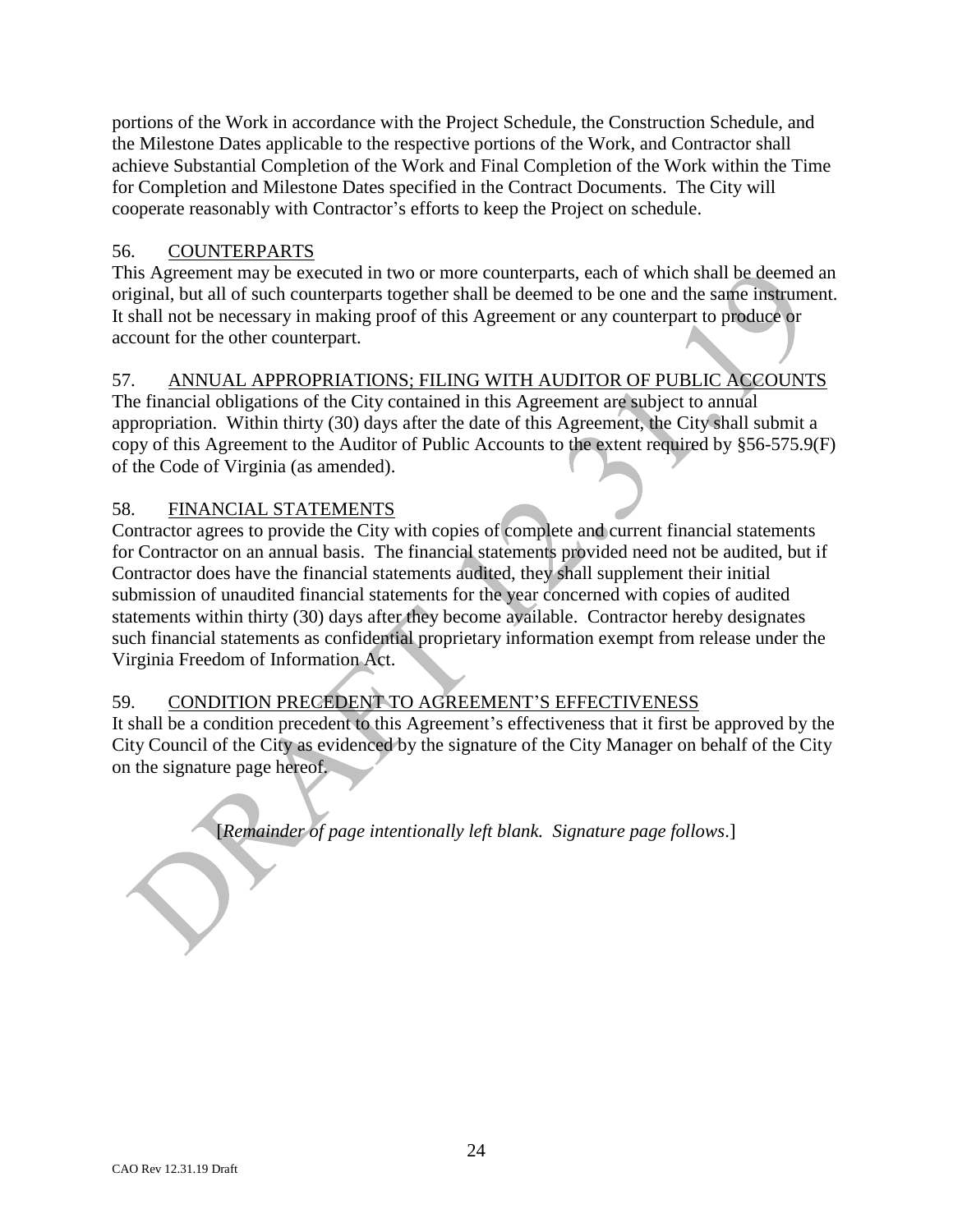**IN WITNESS WHEREOF**, the Parties have executed this Comprehensive Agreement effective as of the day and year first above written.

Approved as to form and legal sufficiency: **CITY OF HAMPTON**, a municipal

corporation of the Commonwealth of Virginia

\_\_\_\_\_\_\_\_\_\_\_\_\_\_\_\_\_\_\_\_\_\_\_\_ By: \_\_\_\_\_\_\_\_\_\_\_\_\_\_\_\_\_\_\_\_\_\_\_\_\_ Senior Deputy City Attorney Mary Bunting, City Manager

Approved as to Content:

Terry O'Neill, Director of Community Development

\_\_\_\_\_\_\_\_\_\_\_\_\_\_\_\_\_\_\_\_\_\_\_\_\_\_\_\_\_\_\_ Ron Sterling, Project Manager, Public Works

 $\qquad \qquad \qquad$ Karl Daughtrey, Director of Finance

\_\_\_\_\_\_\_\_\_\_\_\_\_\_\_\_\_\_\_\_\_\_\_\_\_\_\_\_\_\_

 $\overline{\phantom{a}}$ Brian DeProfio, Aquatics Executive Committee Chair and Assistant City Manager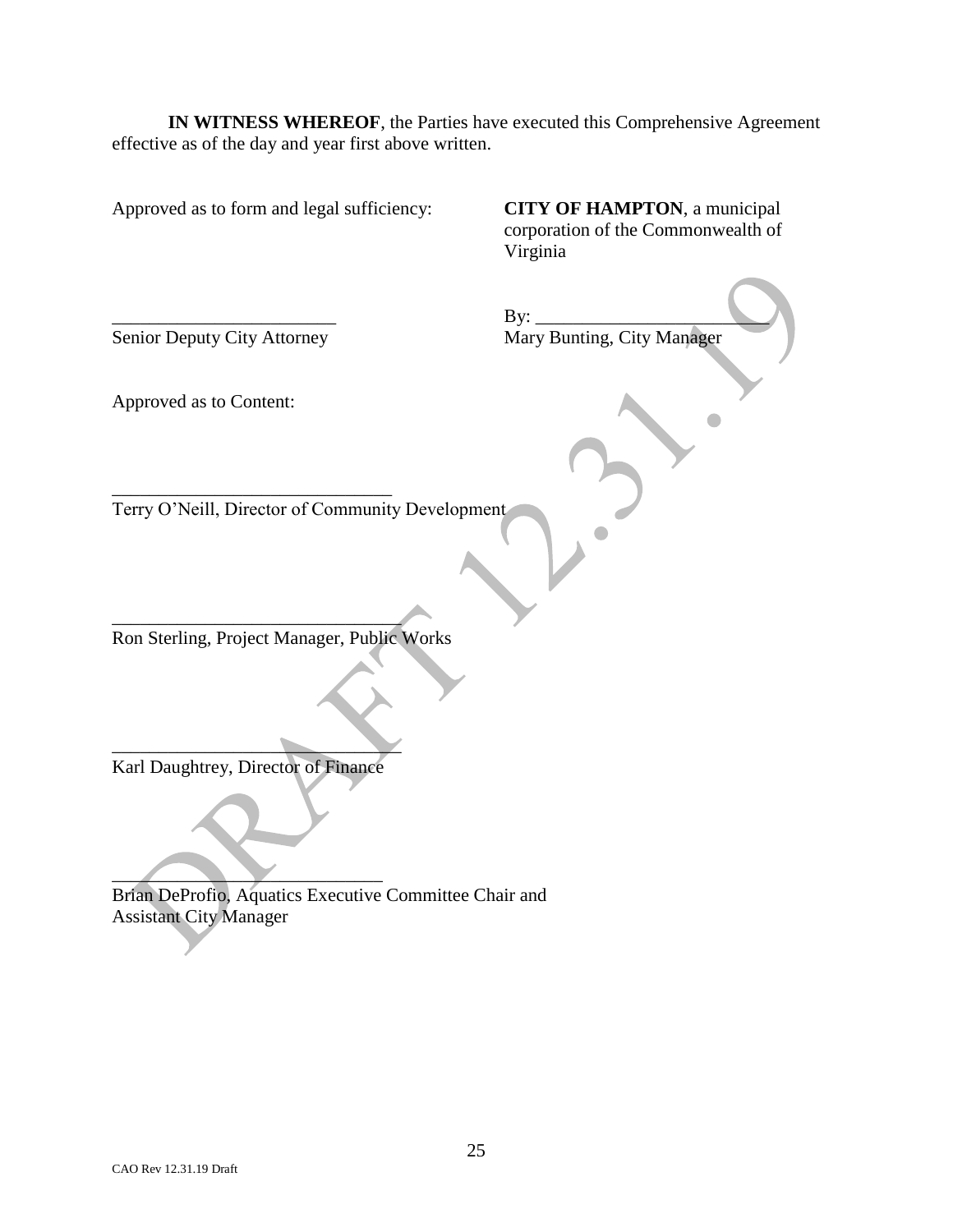# **CLANCY & THEYS CONSTRUCTION CO.**, a North Carolina corporation

| By: $\frac{\text{By:}\qquad \qquad \text{Name:} \qquad \qquad }{\text{Name:} \qquad \qquad \text{True}}$ |
|----------------------------------------------------------------------------------------------------------|
| Title:                                                                                                   |
|                                                                                                          |
|                                                                                                          |
|                                                                                                          |
|                                                                                                          |
|                                                                                                          |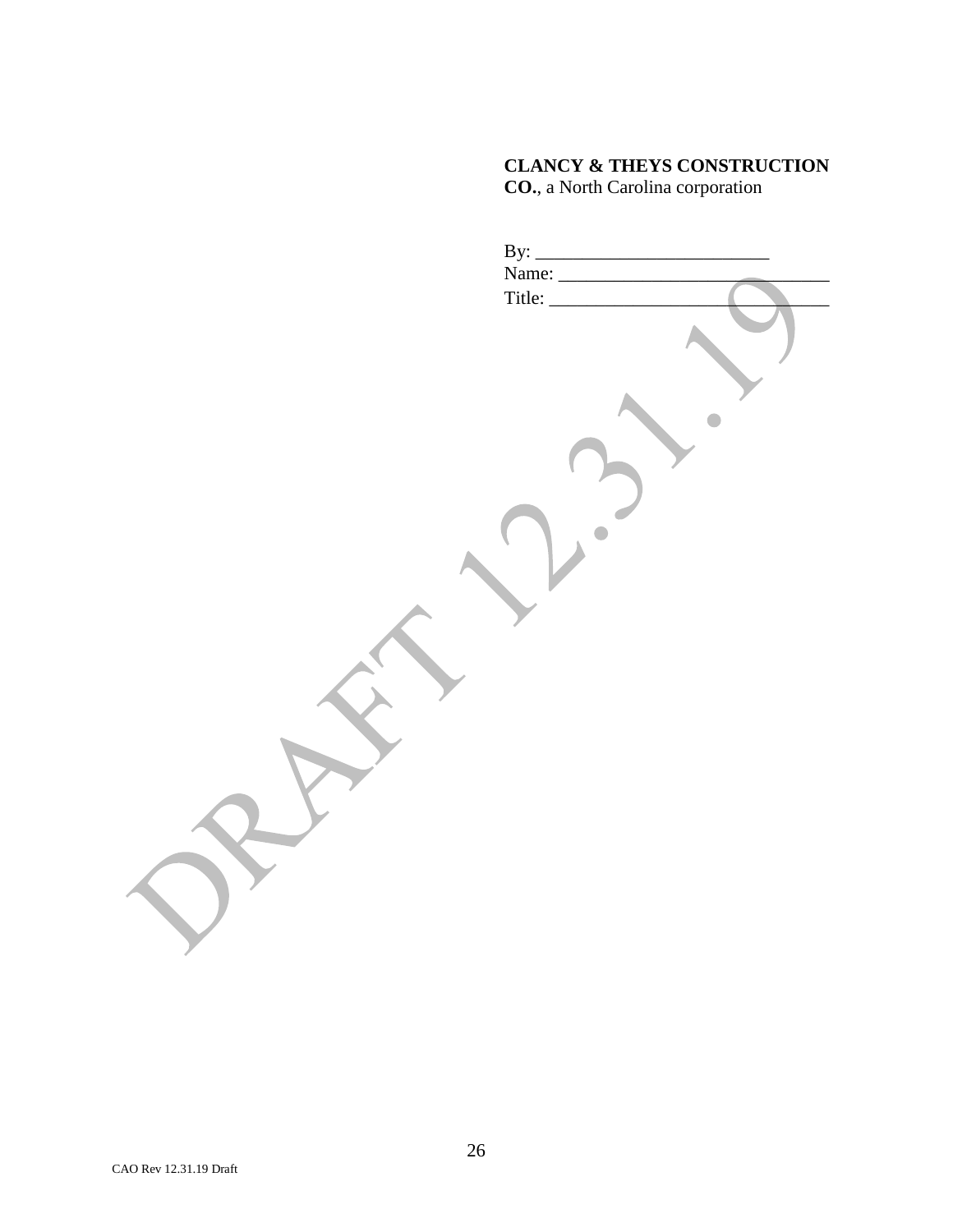# **ATTACHMENT A**

# **REVISED PROPOSAL**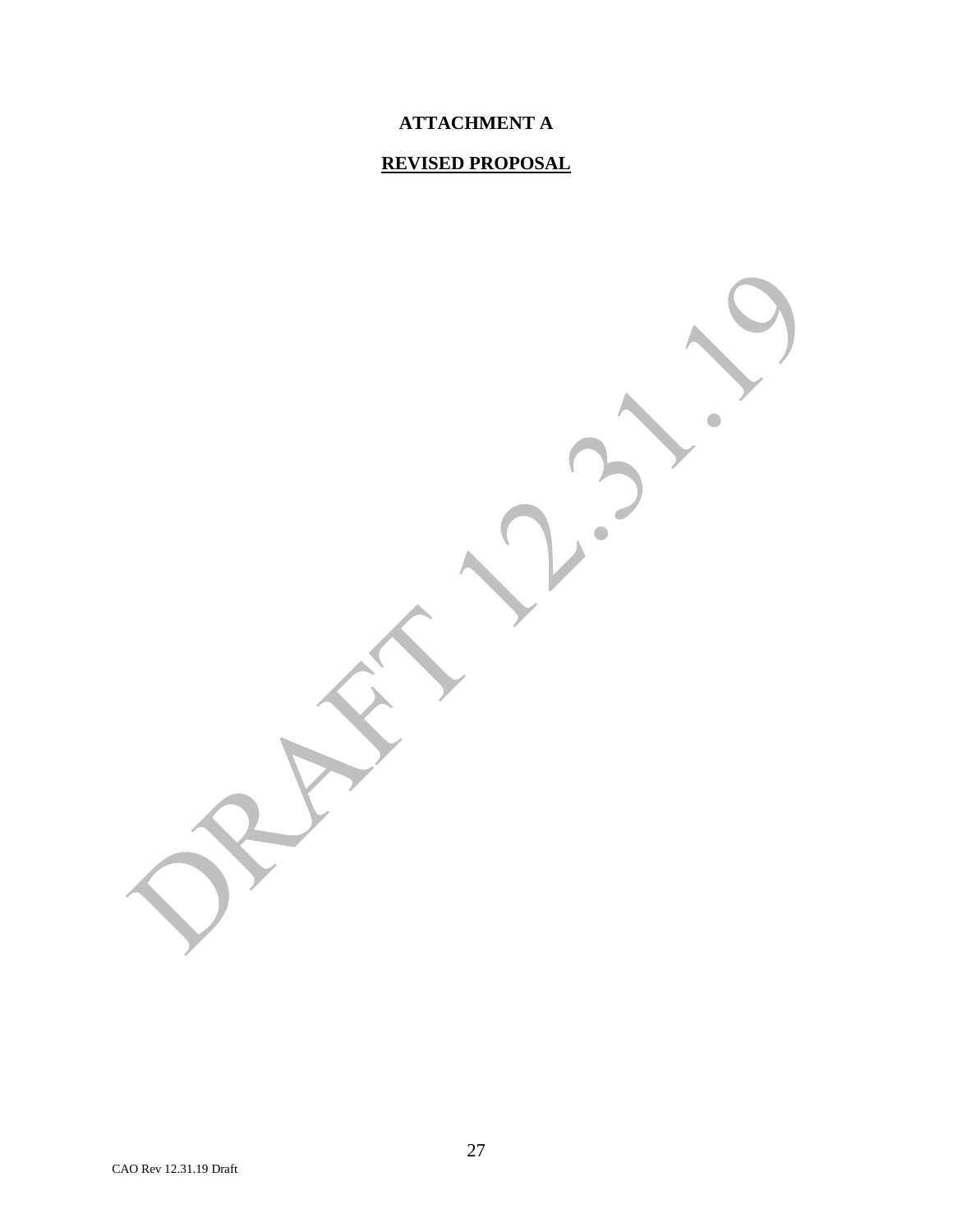### **ATTACHMENT B**

#### **THE PROPERTY**

Proposed Site (1908 Coliseum Drive):

ALL that certain piece or parcel of land, with all the improvements thereon, lying and being in the City of Hampton, Virginia, containing 5.203 acres, situated at the northeast corner of the intersection of Coliseum Drive and Pine Chapel Road, and being further designated and described as follows:

BEGINNING at a rod marking the intersection of the east line of Coliseum Drive with the north line of Pine Chapel Road; thence north 21° 15' west 420 feet to a rod; thence north 68° 45' east 460.82 feet to a rod; thence south 18° 22' 15" east 593.11 feet to a rod and the north line of Pine Chapel Road; thence along and fronting on the north line of Pine Chapel Road N. 89° 30' 25" west 230.40 feet to a rod; thence north 87° 35' 50" west 105.18 feet to a rod; thence south 89° 07' 30" west 128.73 feet to a rod marking the place of beginning; all as shown on plat of survey made by William M. Sours-Surveyor, dated March 9, 1971, a copy of which is recorded in the Clerk's Office of the Circuit Court for the City of Hampton, Virginia, in Deed Book 461, page 229.

 $\Box$ 

#### Adjacent Site (1914 Coliseum Drive):

All that certain tract or parcel of land, together with all improvements thereon and appurtenances thereto belonging, located in the City of Hampton, Commonwealth of Virginia, beginning at the southeast corner of lot known as "Y-1", property of JAY-SAN, Inc., said corner being also in the northerly boundary of land of Florenz Orisman and lying N 68 degrees 45 minutes 00 seconds E a distance of 250 feet from the easterly side of Coliseum Drive along the division line between said properties of JAY-SAN, Inc. and Florenz Orisman; thence from the point of beginning thus established N 21 degrees 15 minutes 00 seconds W along the easterly line of property of JAY-SAN, Inc., a distance of 160 feet to a point in the southerly boundary of lands of Coliseum Gardens L.P.; thence along southerly boundary of said Coliseum Gardens L.P., N 68 degrees 45 minutes 00 seconds E a distance of 218.87 feet to a point; thence following the westerly boundary of Coliseum Gardens L.P. S 18 degrees 22 minutes 15 seconds E a distance of 160.20 feet to a point; thence S 68 degrees 45 minutes 00 seconds W along the northerly boundary line of the land of the said Florenz Orisman a distance of 210.82 feet to the point or place of beginning and containing 34,375.2 square feet or 0.7891 of an acre.

Being also the northeasterly corner of properties conveyed to Best Products Co., Inc., from Bulkeley Corporation in Deed Book431, Page 188 and from Benjamin HJ. And Florence M. Fiscella in Deed Book 431, Page 645, and being further the easterly portion of lot designated as Lot "Y" on plat by W. M. Sours, Surveyor, recorded in Deed Book 473, Page 145.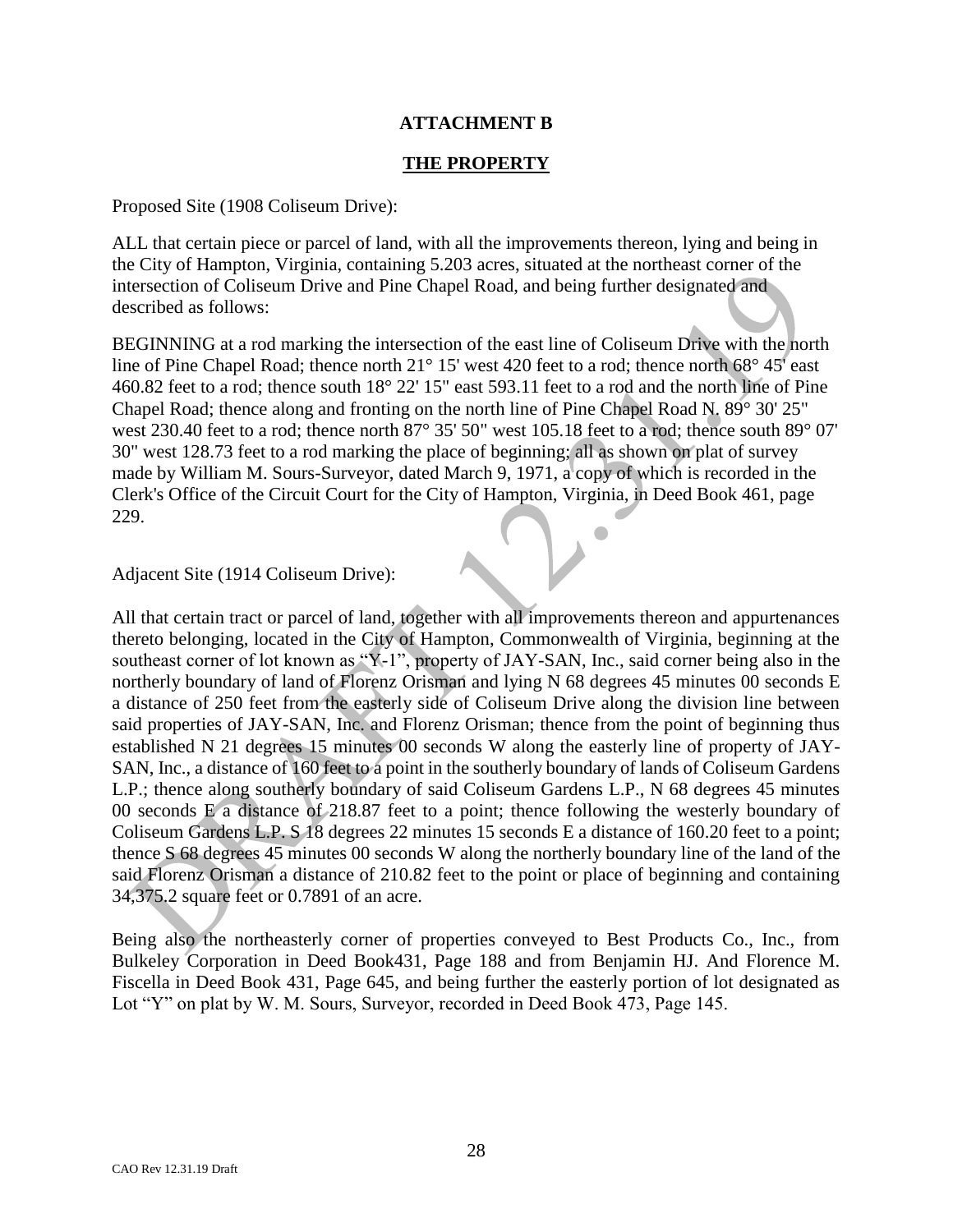# **ATTACHMENT C**

# **GET GEOTECHNICAL REPORT**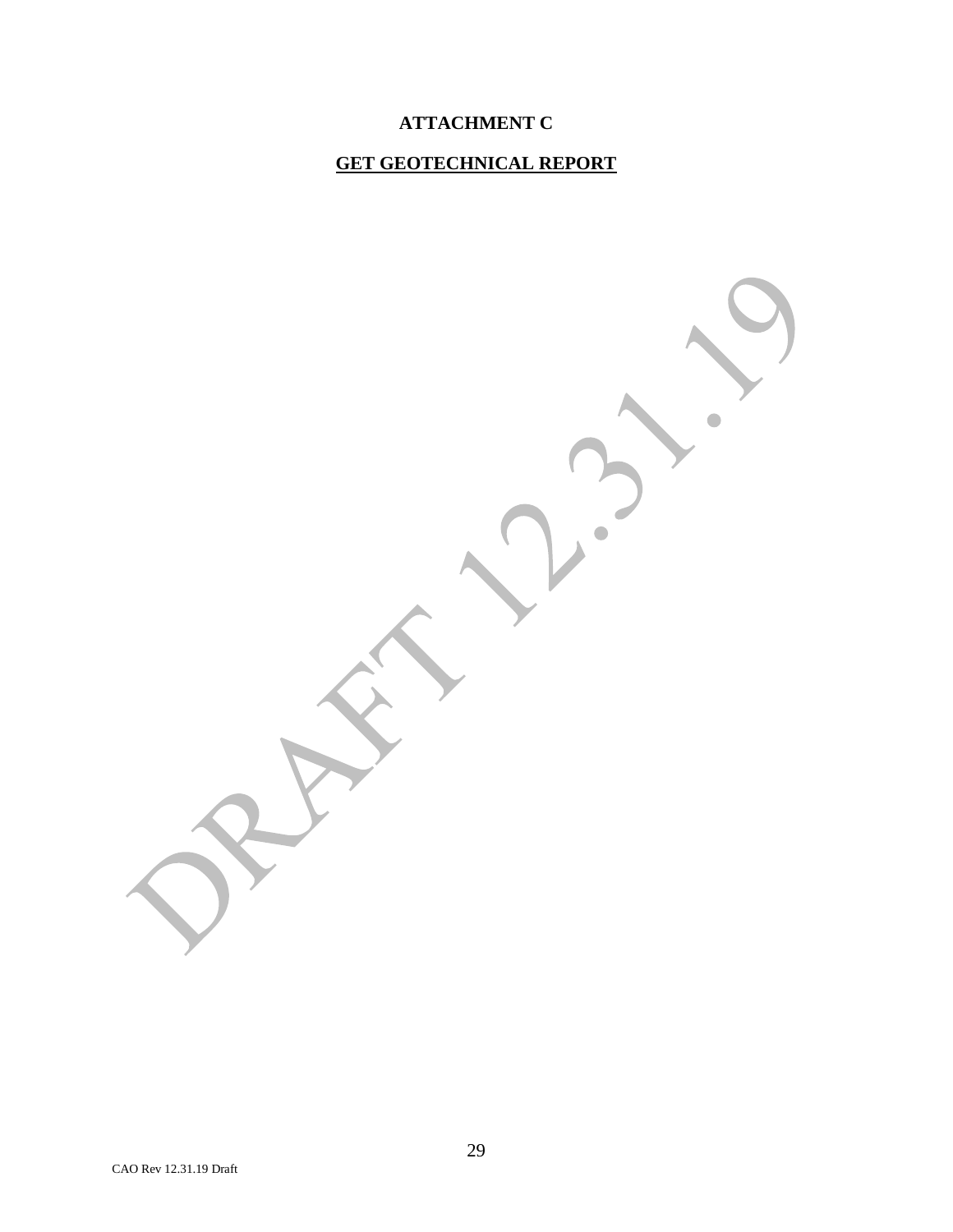# **ATTACHMENT D**

### **CITY OF HAMPTON AQUATICS CENTER DESIGN AND FUNCTIONALITY REQUIREMENTS**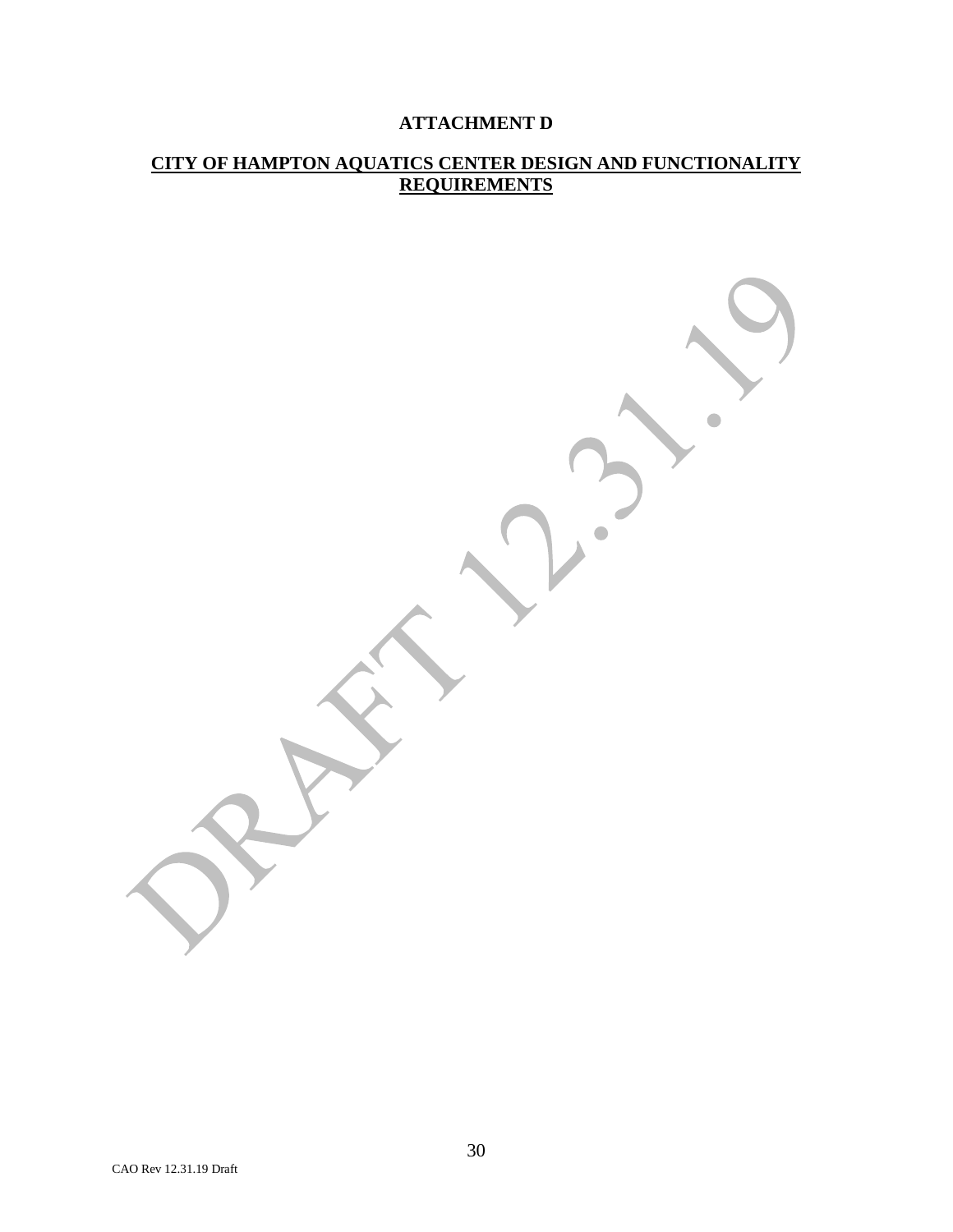# **ATTACHMENT E**

# **CITY OF HAMPTON COLISEUM CENTRAL DESIGN GUIDELINES**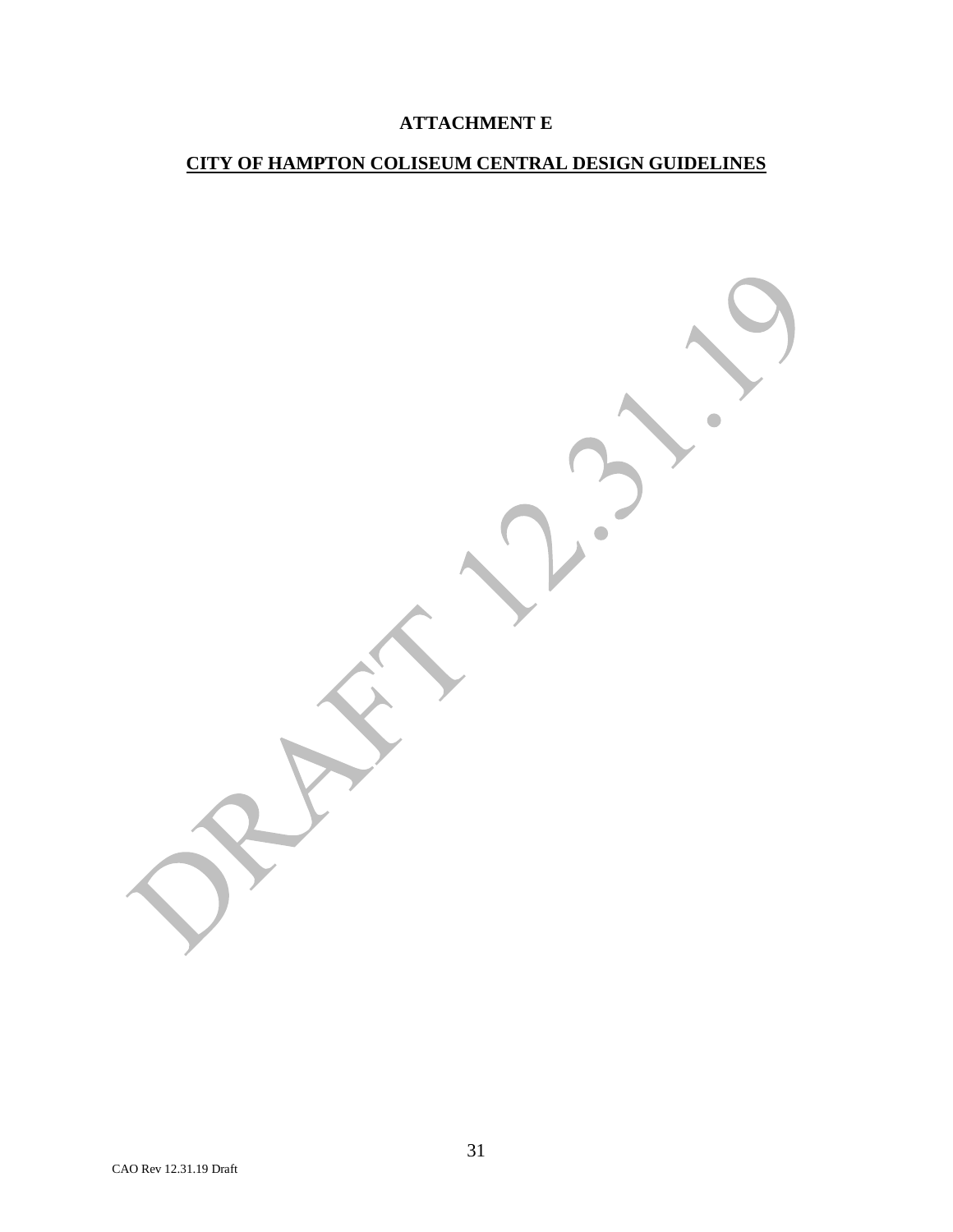# **ATTACHMENT F**

# **SCOPE OF WORK**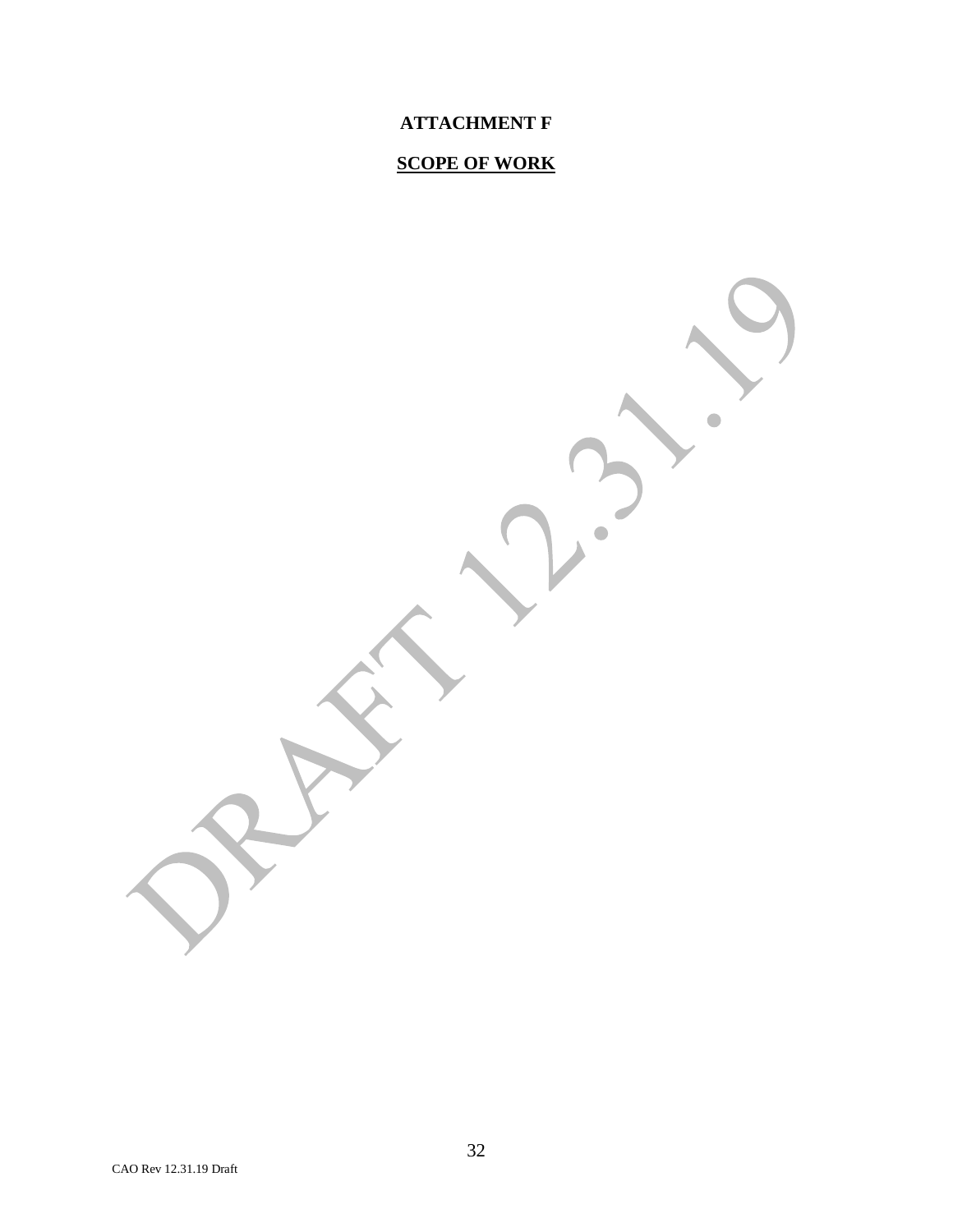# **ATTACHMENT G**

# **GENERAL CONDITIONS**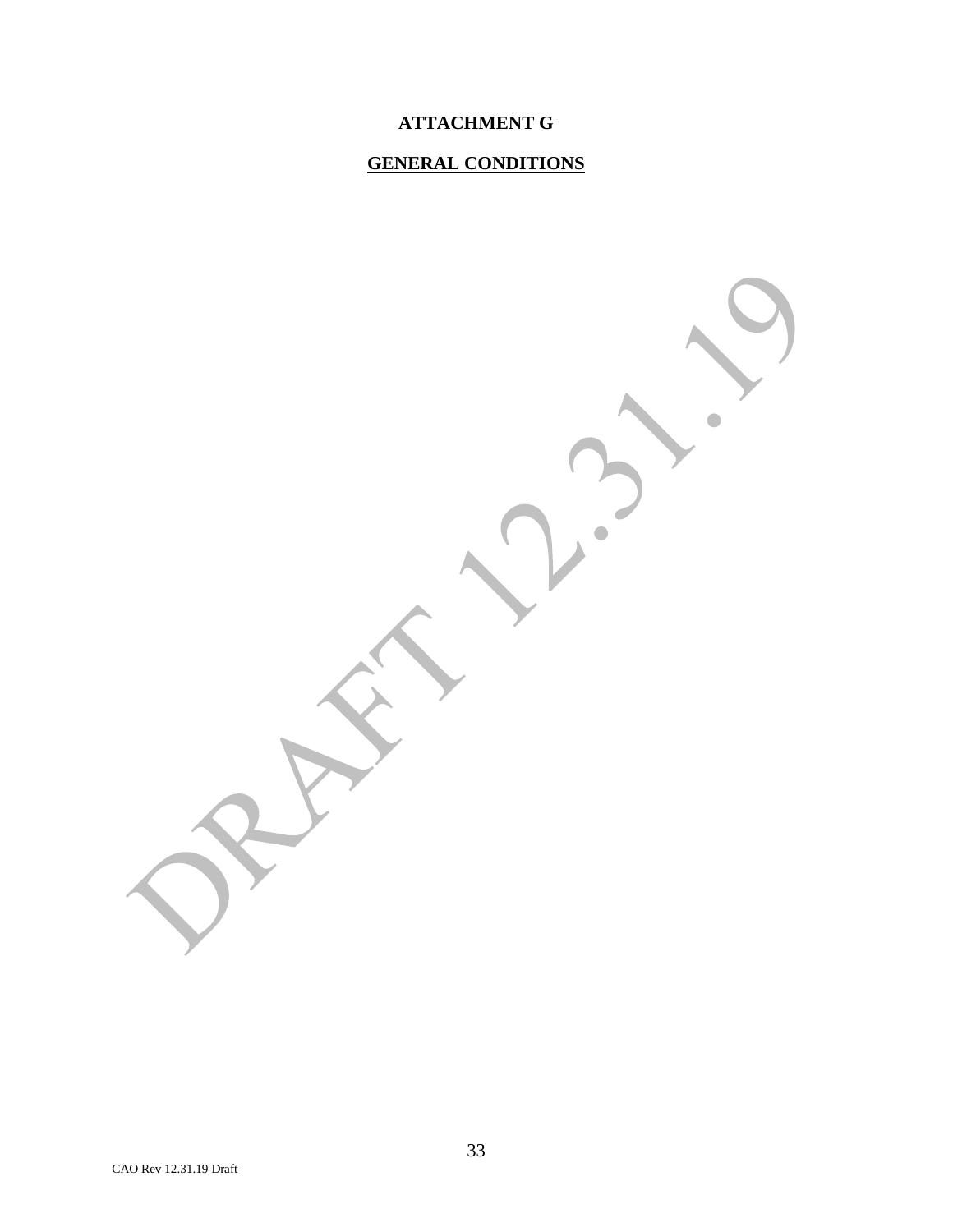# **ATTACHMENT H**

# **PROJECT SCHEDULE**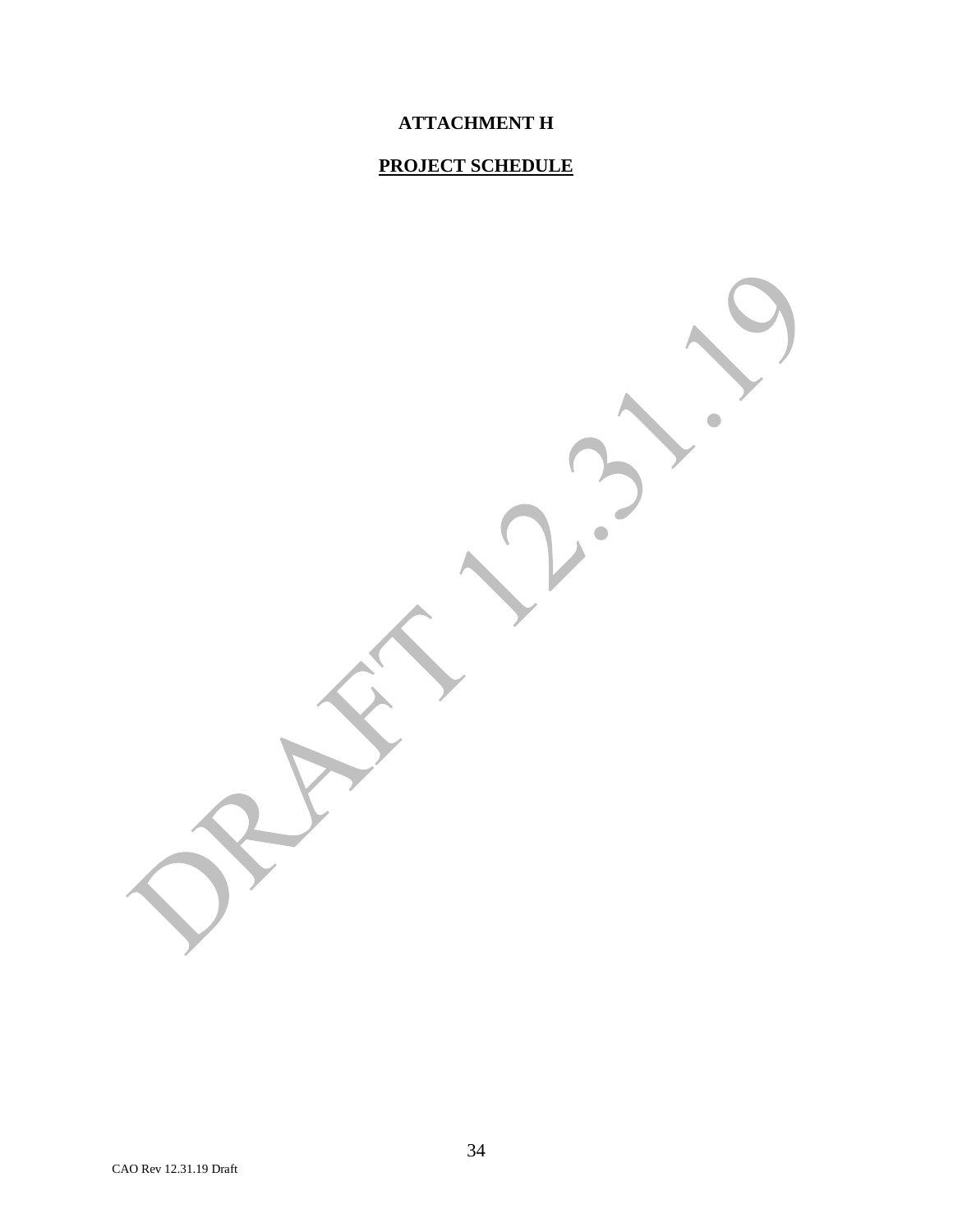# **ATTACHMENT I**

# **INSURANCE REQUIREMENTS**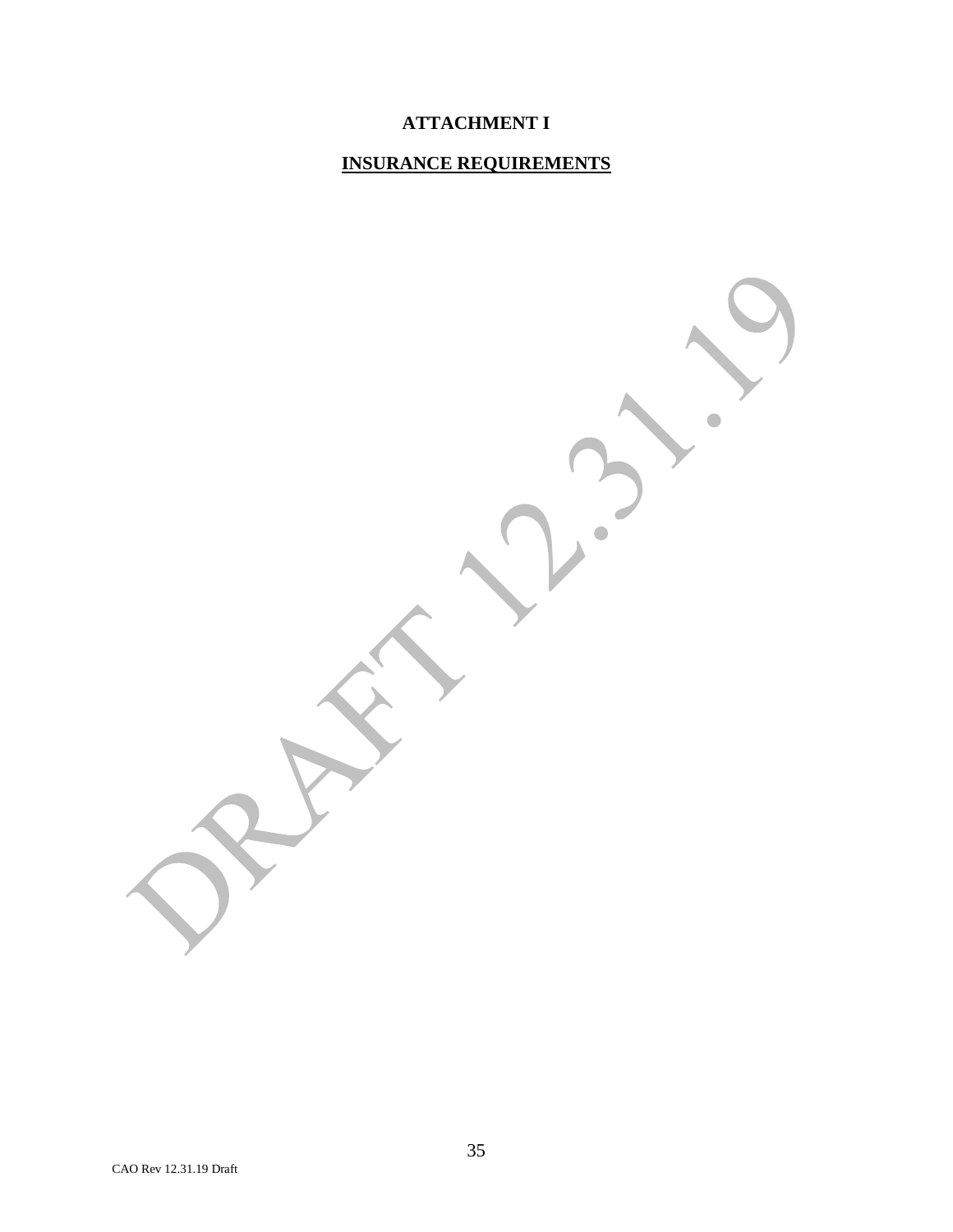# **ATTACHMENT J**

# **TOPOGRAPHIC SURVEY**